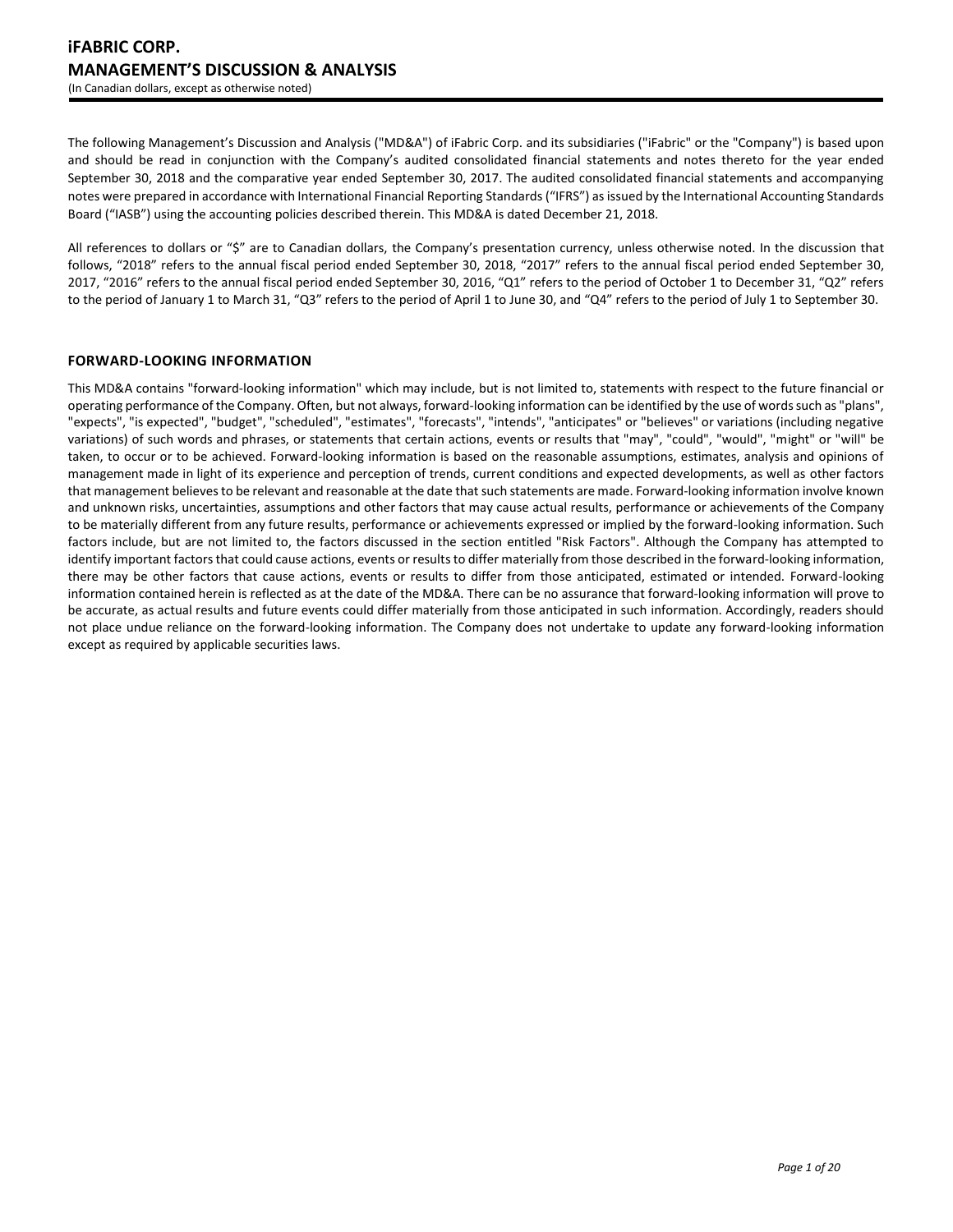# **BUSINESS OVERVIEW**

## **General**

iFabric is a Canadian public company, incorporated under the Alberta Business Corporations Act and is domiciled in Canada. The Company is listed on the Toronto Stock Exchange ("TSX") under the trading symbol "IFA". The head office is located at 525 Denison Street, Unit 1, Markham, Ontario, Canada.

The Company's business activities are divided into three reportable operating segments, which offer different products and services, and are managed separately because they require different marketing strategies and resource allocations. The following summarizes the operations of each segment:

- Intimate Apparel: Includes the design and distribution of women's intimate apparel and accessories.
- Intelligent Fabrics: Includes the development and distribution of innovative products and treatments that are suitable for application to textiles, plastics, liquids, and hard surfaces as well as finished performance apparel which integrate one or more such treatments. These products are designed to provide added benefits to the user.
- Other: Includes leasing of property to group companies, related parties and third parties.

## **NATURE OF OPERATIONS**

## **Intimate Apparel**

The Intimate Apparel Division currently operates under the trade name Coconut Grove Intimates. Its business comprises the design, purchasing, and distribution of intimate apparel and, in particular, a range of specialty bras including the Division's patented backless, strapless underwire bra. The Division also distributes a range of apparel accessories.

The Division utilizes contract warehouse facilities located in Los Angeles, California and Manchester, England in order to service its key U.S. and European markets and, Company-owned premises located in Markham, Ontario house the bulk of the Division's workforce which comprises of, management, designers, administrative, product sourcing and logistical staff. The Markham premises also includes warehouse space, which serves as the distribution center for the Canadian market.

All product design is handled by the Markham design team and, currently over 95% of the Division's inventory production is outsourced to factories in China.

In the past several years, the Company has positioned the Division's product strategy by way of leveraging a key license agreement in order to sell products under various Maidenform® brands. The Maidenform® brand was founded in 1922 and during its 96-year history has grown to become one of the most recognizable and respected brands in the intimate apparel industry. In addition, the Division develops and supplies products for sale under the private label brands of certain major retailers as well as the Company's own brand.

Products are sold internationally to the Division's customer base, which includes a number of major retailers as well as specialty boutiques.

# **Intelligent Fabrics**

The Intelligent Fabrics Division currently enjoys exclusive worldwide distribution rights in respect of a number of proprietary chemical formulations that can be applied textiles in order to kill bacteria, repel insects, absorb odours, repel and wick moisture, block ultraviolet light and help encourage a healthy skin environment, amongst others. The Intelligent Fabrics Division operates under the name Intelligent Fabric Technologies (North America) Inc. ("IFTNA").

The business of the Intelligent Fabrics Division includes the development, testing and distribution of chemicals suitable for application to textiles as well as finished performance apparel which integrate one or more chemical enhancements, in order to achieve the performance characteristics demanded by the customer. The current focus is on technologies that improve the safety and well-being of the wearer. The Division's current product offerings include Protx2® (anti-microbial and anti-viral formulations) Enguard® (insect repellant technology), Dreamskin® (skin polymer), UVtx (ultraviolet light blocker), FreshTx (odour-absorbing technology), RepelTX (durable water repellant) and DryTx (moisture-wicking technology). The Company anticipates that several new products will be added to its pipeline in the future.

The Division has two key supply centers in Asia (namely China and Taiwan) which service the Asian market. This market represents the main production region for manufactured textiles supplied to North America and internationally and is the Company's main market area for the distribution of intelligent textile technologies. Technical support specialists in Asia provide guidance and support to customers regarding the integration of the Company's chemical formulations in their products. The Division also leverages the Company's textile expertise in order to supply finished products or fabrics treated with one or more of the Division's market leading formulations.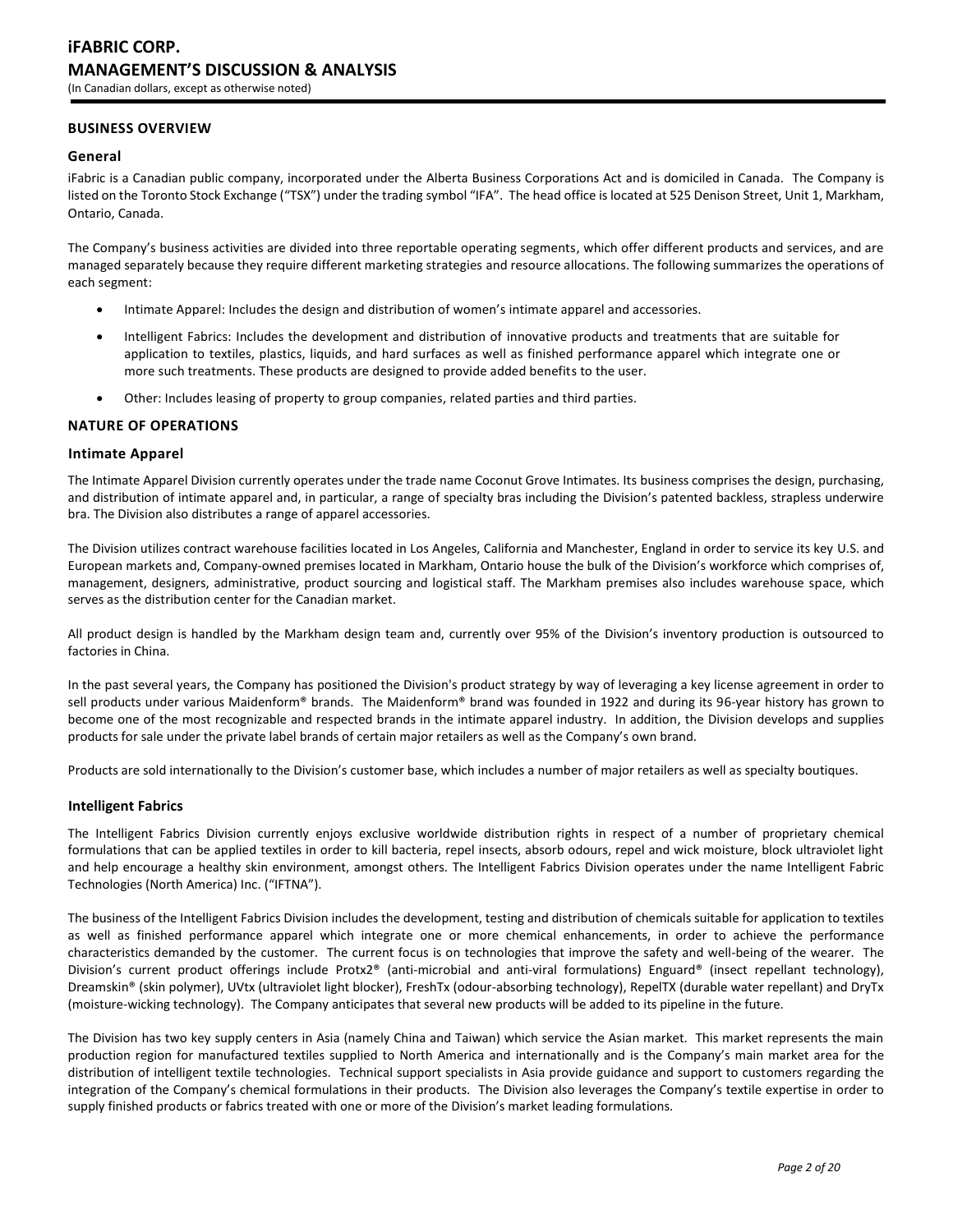The following describes the functionality of the Division's current chemical portfolio:

#### *Protx2*® *Anti-Microbial Technologies*

Protx2*®* formulations impart anti-microbial and/or anti-viral powers to fibers, plastic, paint and paper treated with these formulations. Numerous laboratory tests have shown that treated products inhibit the growth of a wide variety of infectious agents associated with Healthcare-Associated Infections ("HAI"), including MRSA, C-Difficile, VRE, and H1N1, and by their application may assist in preventing the spread of such infections.

The Company is currently targeting two key markets with regard to the distribution of Protx2®:

#### a) Sports apparel, outerwear and footwear

There is an increasing trend amongst major sports apparel, outerwear and footwear manufacturers to offer technologically-enhanced products. With the ability of Protx2® to combat odor causing bacteria, the Company is able to provide manufacturers with the ability to produce apparel and footwear that stays fresher longer without the need for repeated washing or cleaning. Innovative application methodology developed by the Company over a number of years allows for Protx2® to be integrated into almost any fabric as well as all the components of footwear including foam, rubber, and plastics. With its current Environmental Protection Agency ("EPA") and European regulatory registrations, the Company can distribute Protx2® for use in all sportswear and footwear for distribution in the U.S. market as well as most international markets.

#### b) Medical

Protx2® formulations impart anti-microbial and/or anti-viral powers to fibers, plastic, paint and paper treated with these formulations and is suitable for application to many areas of a hospital environment, including, scrubs, bedding, curtaining, carpeting, walls, air filters and numerous plastic components amongst others.

The Protx2® range of products is dedicated to combating hospital acquired bacterial infections, including MRSA, Clostridium Difficile, VRE, Klebsiella Pneumonia, and by their application may greatly assist in reducing such infections. In addition, Protx2® is also a strong antiviral agent effective against, Norovirus and H1N1.

#### *Dreamskin*®

Fabrics treated with the Dreamskin® polymer are designed to encourage a healthy skin environment because of its ability to control both moisture and friction. Dreamskin® is effective during both summer and winter months as both high and low moisture environments are known causes of discomfort and irritation.

By providing a surface that is free from skin irritants such as laundry detergent residue and dust, Dreamskin® treated fabrics provide for a luxurious wearing experience without irritation or dryness.

In particular, athletic apparel has two key areas that can cause skin irritation, namely friction and excessive moisture. Dreamskin® targets both of these to help prevent irritation during sporting activities.

A further targeted market for Dreamskin® is as a device to aid sufferers of eczema, psoriasis and other types of irritating skin disorders. The friction caused by clothing is currently a major source of irritation for sufferers of such disorders and the ability of Dreamskin® to substantially reduce the amount of friction serves as a useful tool to alleviate irritation.

## *Enguard*® *Insect Repellent Fabric*

Applying Enguard® to fabrics results in a highly effective and durable insect repellent. A major strength of Enguard® is that it is safe for children. Testing carried out by the London School of Hygiene and Tropical Medicine show Enguard® to have repelling power comparable to highconcentration DEET and significantly greater than any other natural insect repellents.

#### UVtx™

Textiles infused with UVtx™ provides apparel with a built in ultraviolet ("UV") light blocker. The UVtx™ formulation contains both UV reflecting and UV absorption elements, giving apparel treated with UVtx™ the ultraviolet protection factor ("UPF") strength of up to UPF 60. This allows the wearer of UVtx™ treated apparel to enjoy permanent sun protection without the need to apply sprays or lotions to the area covered by the garment. Testing has shown that UVtx<sup>™</sup> treated textiles never lose efficacy.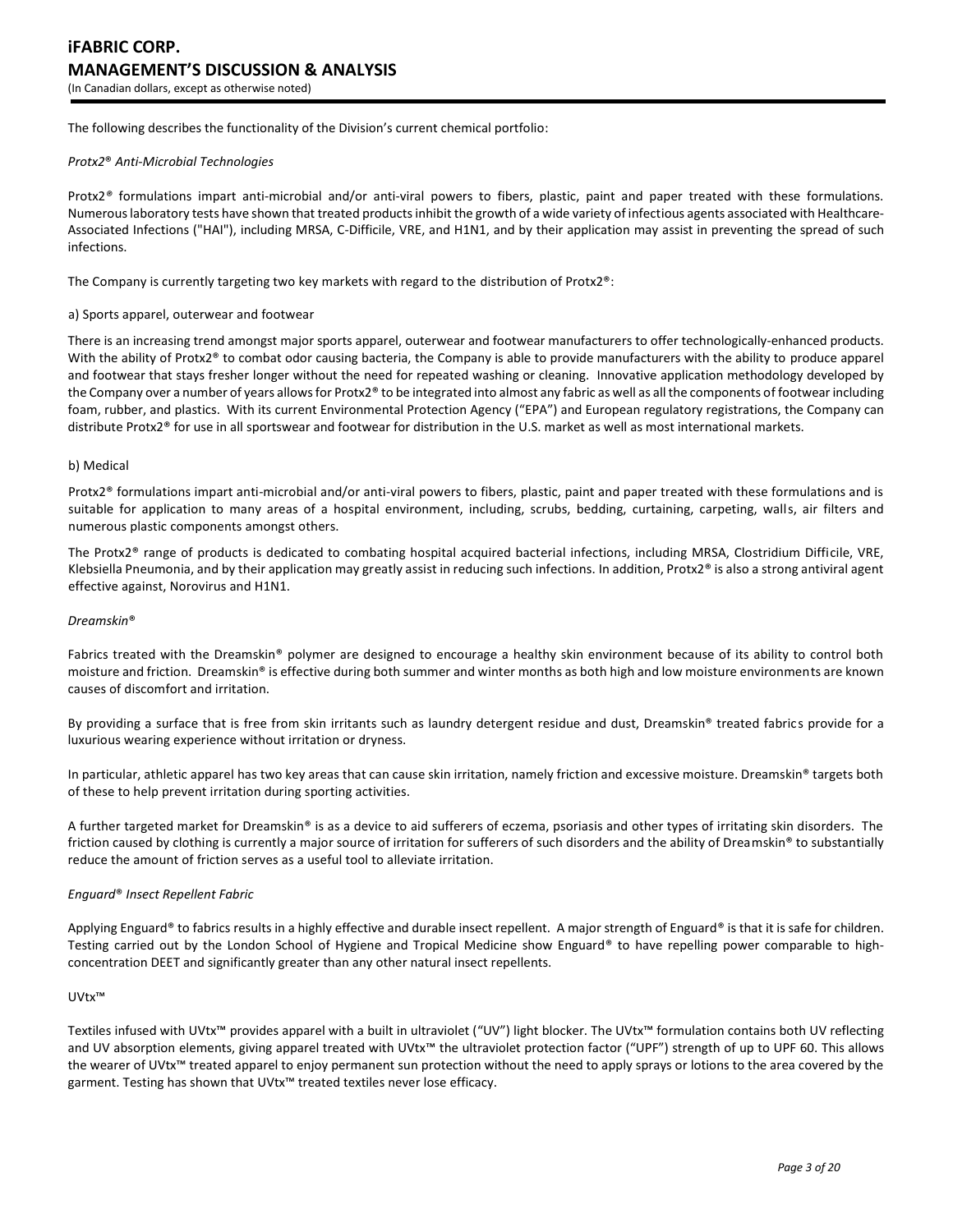## FreshTx™

FreshTx™ is a state of the art odour-absorbing technology, which is easily infused into textile products. FreshTx™ offers permanent protection against odours without the need to use sprays or perfumes. FreshTx™ uses naturally-occurring elements for effective results that are non-toxic and safe. Extremely durable, once applied, the properties of FreshTx™ are renewed with each wash, and is effective even when wet.

DryTx™

DryTx™ moisture wicking technology provides treated apparel with the ability to quickly draw moisture away from the skin and disperse perspiration across the fabric surface for faster evaporation.

The main attributes of DryTx™ are its abilities to:

- Wick moisture away from the skin;
- Provide for garments that will not feel heavy or damp even during periods of high exertion by the wearer;
- Provide for garments that create less skin chafe compared to wet fabrics;
- Provide for garments that dry quicker, thereby assisting the wearer in maintaining a more even body temperature;
- Allow for fabrics to retain their natural softness.

An additional significant attribute of DryTx<sup>™</sup> is its ability to be integrated into apparel in combination with the Division's other product offerings, resulting in unique garments that provide superior performance characteristics for athletic apparel.

## RepelTX™

RepelTX<sup>™</sup> is an environmentally friendly coating that is resistant to moisture. The RepelTX<sup>™</sup> coating can be used on various surfaces including electronics and fabrics, which are then protected against moisture absorption.

RepelTX™ offers the next generation in water repellency performance. RepelTX modifies fabric at the molecular level by permanently attaching hydrophobic 'hairs' to individual fibers that lift liquids, causing them to bead and roll right off the fabric surface. It features a hydrocarbon polymer which is both more ecologically friendly and economically smart compared to competing technologies. The result is a market leading performance, liquid repellency that is breathable, durable and fast drying.

A substantial body of testing carried out by the Company have shown that RepelTX™ and Protx2® work extremely well in conjunction with each other. Particularly in health care environments, the combination of water repellency and an antimicrobial allows for garments that repel liquids (for example, blood) and at the same time can kill bacteria. These combined attributes are optimal for the healthcare industry. The additional benefit to iFabric is the increased revenue from every sale involving a multiple of chemicals.

## **RECENT DEVELOPMENTS**

## **Intimate Apparel**

On April 24, 2018 the Company announced the renewal of its Maidenform® license agreement which has been extended to December 31, 2020. The renewal of this agreement is key for the Apparel Division as over 80% of products sold by the Division are distributed under various Maidenform® brands. Whilst the Division retained an exclusive license in respect of its core bra and accessory offerings, at the Company's request, the sleepwear component of the license was converted from an exclusive license to a non-exclusive license. The main effect of a nonexclusive sleepwear licence is the avoidance of the requirement to pay minimum royalties on sleepwear sales whilst still retaining the right to produce sleepwear for select customers, at the Company's option.

Due to the entry of a number of additional large manufacturers in the sleepwear market, there is currently substantial downward pressure on wholesale sleepwear prices and margins. Accordingly, the Company envisages that the bulk of its sleepwear offerings will be phased out by the end of calendar 2018. Instead the Company has commenced and will continue to invest additional resources into product development in is core specialty bra and accessories business, which has historically underpinned the revenues and profitability of the Company's Apparel Division.

As at the date of this MDA the Division had completed the design of a number of new and innovative products, with yet further products still in the design phase. The first of these products, a patent pending breast lift offering, is currently in the test marketing phase with a major retailer ahead of the official market launch scheduled for spring 2019. Additional products are being scheduled for a phased roll out during the course of the next twelve to twenty-four months. Due to the uniqueness of certain of these new products, additional patent applications are currently being considered.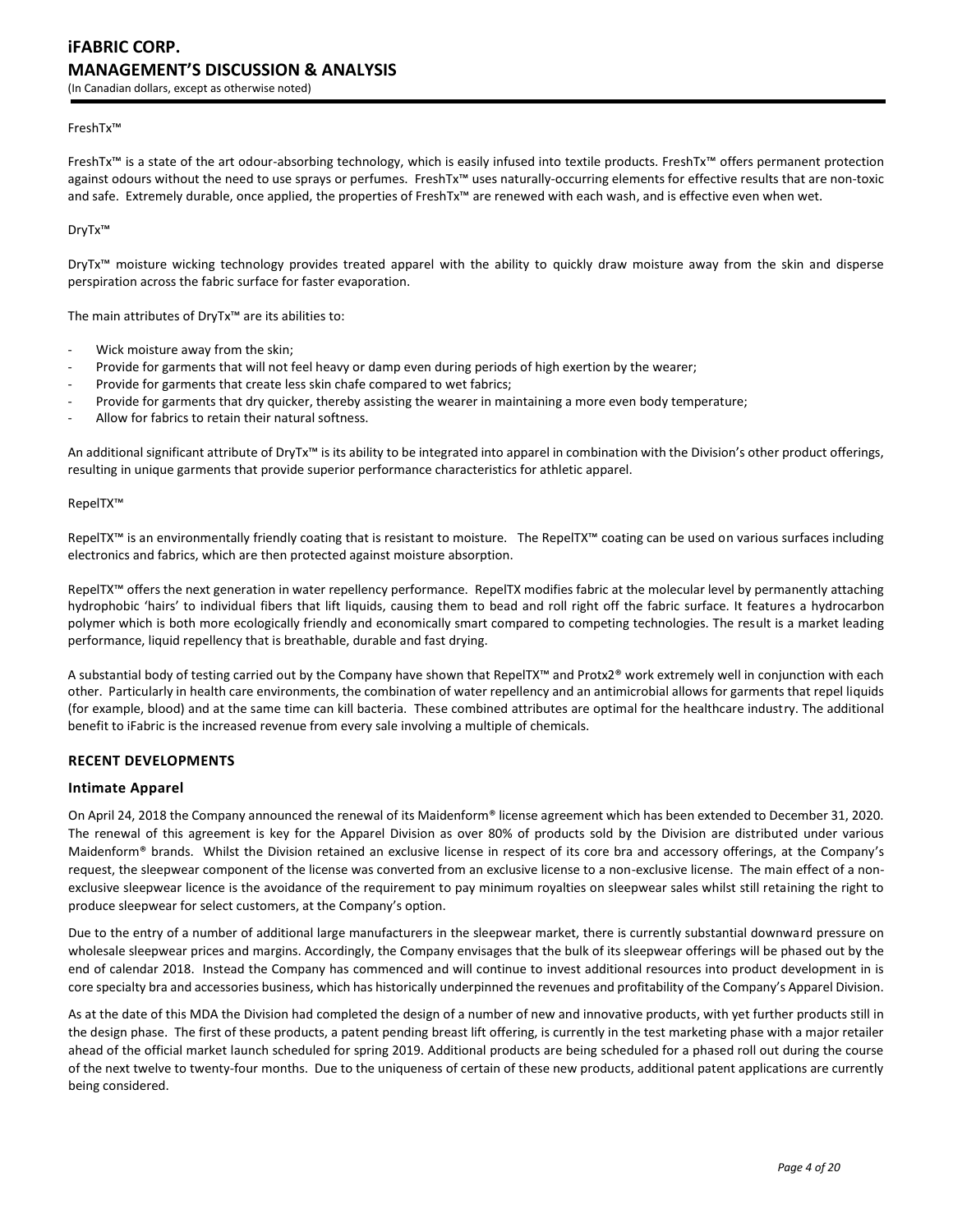# **Intelligent Fabrics**

During the third quarter of 2018 the Intelligent Fabrics Division completed development on a range of performance apparel that integrate combinations of the Divisions chemical enhancements.

The first finished product performance apparel program for a major Canadian retailer commenced shipping at the end of the third quarter. The retailer in question has committed to a number of additional programs and commitments in respect of yet further programs are anticipated. As at the date of this MDA, negotiations were also in process with three major US retailers.

The potential revenue levels in respect of these programs will ultimately depend on consumer acceptance. However, early sell through numbers in respect of the initial program reflect demand in excess of initial expectations.

The major benefit to the Division of supplying finished performance products to customers as opposed to purely the chemical formulations, is the far higher dollar value per sale that can be realized as a result.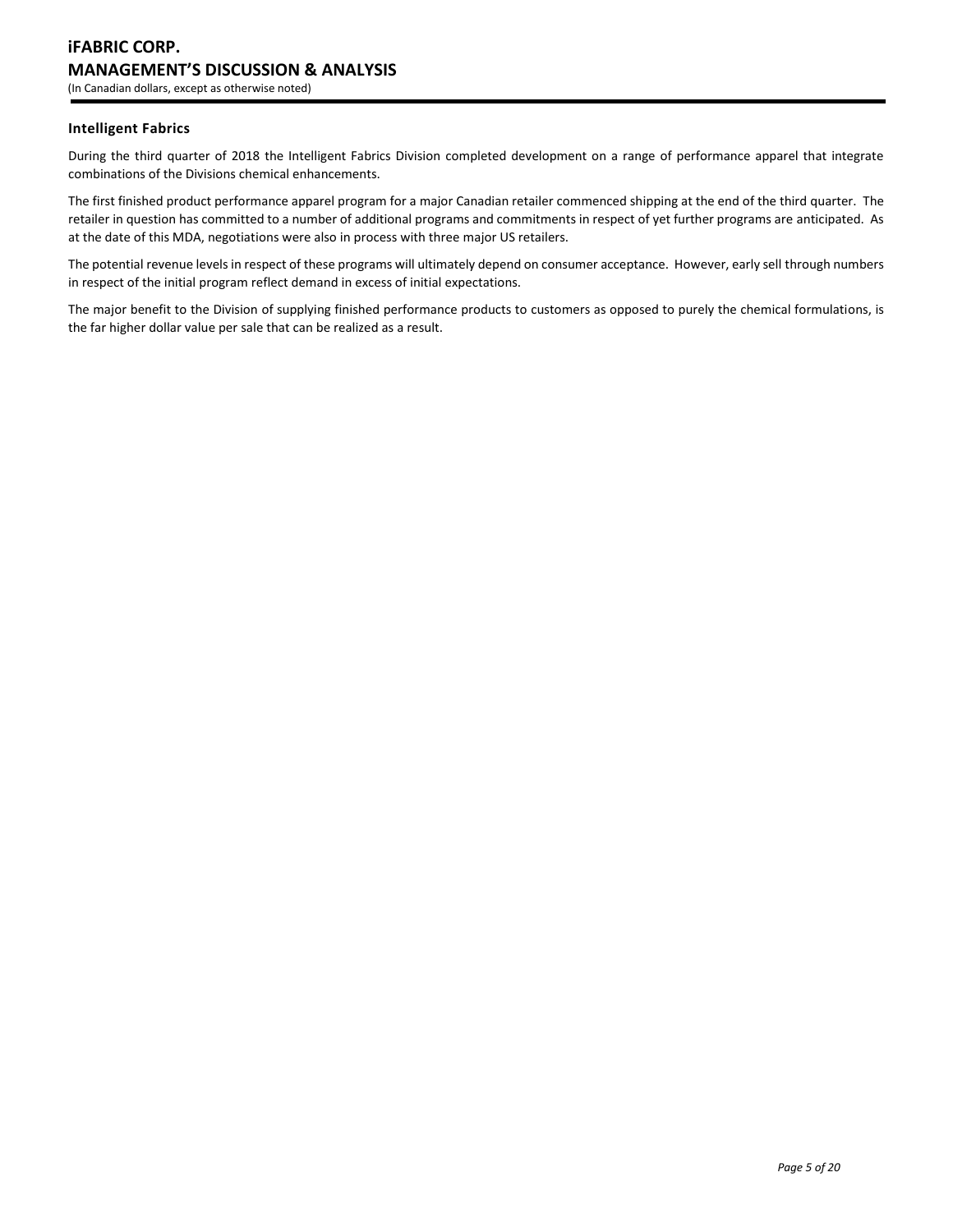# **SELECTED ANNUAL INFORMATION**

The following table sets forth selected annual consolidated statement of earnings (loss) information and balance sheet data for each of the last five fiscal years.

| For the year ended and as at September 30,              | 2018                     | 2017       | 2016       | 2015       | 2014       |
|---------------------------------------------------------|--------------------------|------------|------------|------------|------------|
| <b>Income Statement Data</b>                            |                          |            |            |            |            |
| Revenue                                                 | 15,121,370               | 18,856,477 | 13,570,365 | 13,074,848 | 13,021,482 |
| Net earnings (loss) attributable to common shareholders | 924,743                  | 1,597,070  | (373, 977) | (109, 837) | 542,214    |
| Net earnings (loss) per common share                    |                          |            |            |            |            |
| Basic                                                   | 0.035                    | 0.061      | (0.014)    | (0.004)    | 0.021      |
| Diluted                                                 | 0.034                    | 0.059      | (0.014)    | (0.004)    | 0.020      |
|                                                         |                          |            |            |            |            |
| <b>Balance Sheet Data</b>                               |                          |            |            |            |            |
| Total assets                                            | 14,179,359               | 14,724,528 | 12,296,093 | 11,928,359 | 11,559,443 |
| Total non-current financial liabilities                 | 1,818,657                | 586,544    | 1,893,809  | 1,408,893  | 1,952,287  |
| Cash dividends declared                                 | $\overline{\phantom{0}}$ |            |            |            |            |

## **Three Year Overview**

A discussion of the significant factors which have caused variations in the results of operations over the three most recently completed fiscal years is set out below. The selected financial information set out in this MD&A is not exhaustive and should be read in conjunction with the Company's 2018 audited consolidated financial statements and notes thereto.

#### **Revenue**

The amount of revenue reported in 2018 decreased by 20%, as opposed to a 39% increase in 2017, and a 4% increase in 2016, as compared to each of the immediately preceding fiscal years.

Revenue decreased overall by \$3,735,107 in 2018 versus 2017. The primary source of the decrease in revenue in fiscal 2018 was lower sales in each of the Company's primary operating segments. In the Company's Intelligent Fabrics operating segment, revenues decreased from \$4,772,590 in 2017 to \$4,109,857 in 2018, representing a decrease of \$662,733 or 14%. Most of the decrease in revenue in this segment was attributable to a major customer reorganizing its supply chain in Asia. This resulted in a delay in shipping chemicals for the future production of this customer. Chemical sales to the customer are expected to resume to previous levels commencing in the first quarter of 2019. The decrease in chemical sales were partially offset by the first finished product performance apparel products, which commenced shipping to a major Canadian retailer at the end of third quarter of 2018. In the Intimate Apparel operating segment, revenue decreased by \$3,072,375 or 22% from \$13,981,487 in 2017 to \$10,909,112 in 2018. This decrease was mainly as a result of the phase out of sleepwear sales ahead of the Company's previously announced strategic initiatives to focus future product development into its core specialty bra and accessories business, as well as new opportunities in its Intelligent Fabrics segment, to supply finished performance apparel. Sleepwear revenue in the fourth quarter of 2017 alone, comprised approximately \$4 million of total apparel revenue, compared to \$0 in sleepwear sales for the fourth quarter of 2018. Geographically, the Company increased its sales in Canada by 48%, and revenue decreased in the US, UK and Southeast Asia and other regions, by 21%, 12% and 35% respectively, from fiscal 2017 to fiscal 2018.

Revenue increased overall by \$5,286,112 in 2017 versus 2016. The primary source of the increase in revenue in fiscal 2017 was higher sales in each of the Company's primary operating segments. In the Company's Intelligent Fabrics operating segment, revenues increased from \$2,181,527 in 2016 to \$4,772,590 in 2017, representing an increase of \$2,591,063 or 119%. The majority of the increase in revenue in this segment occurred in as a result of the division integrating its products into full-scale manufacturing of key customers. In the Intimate Apparel operating segment, revenue increased by 24% from \$11,272,334 in 2016 to \$13,981,487 in 2017, with most of the increased revenue being generated in the third and fourth quarters of fiscal 2017 and attributable to sleepwear sales. On a geographical basis, the Company increased its sales in Canada, the U.S. and Southeast Asia by 45%, 23%, and 209% respectively, and decreased its sales in the UK by 30% from fiscal 2016 to fiscal 2017.

Revenue increased overall by \$495,517 in 2016 in comparison to 2015. The primary source of the increase in revenue in fiscal 2016 was higher sales in the Company's Intelligent Fabrics operating segment, which saw revenues increase from \$679,298 in 2015 to \$2,181,527 in 2016, representing an increase of \$1,502,229 or 221%. The majority of the increase in revenue in this segment occurred in the fourth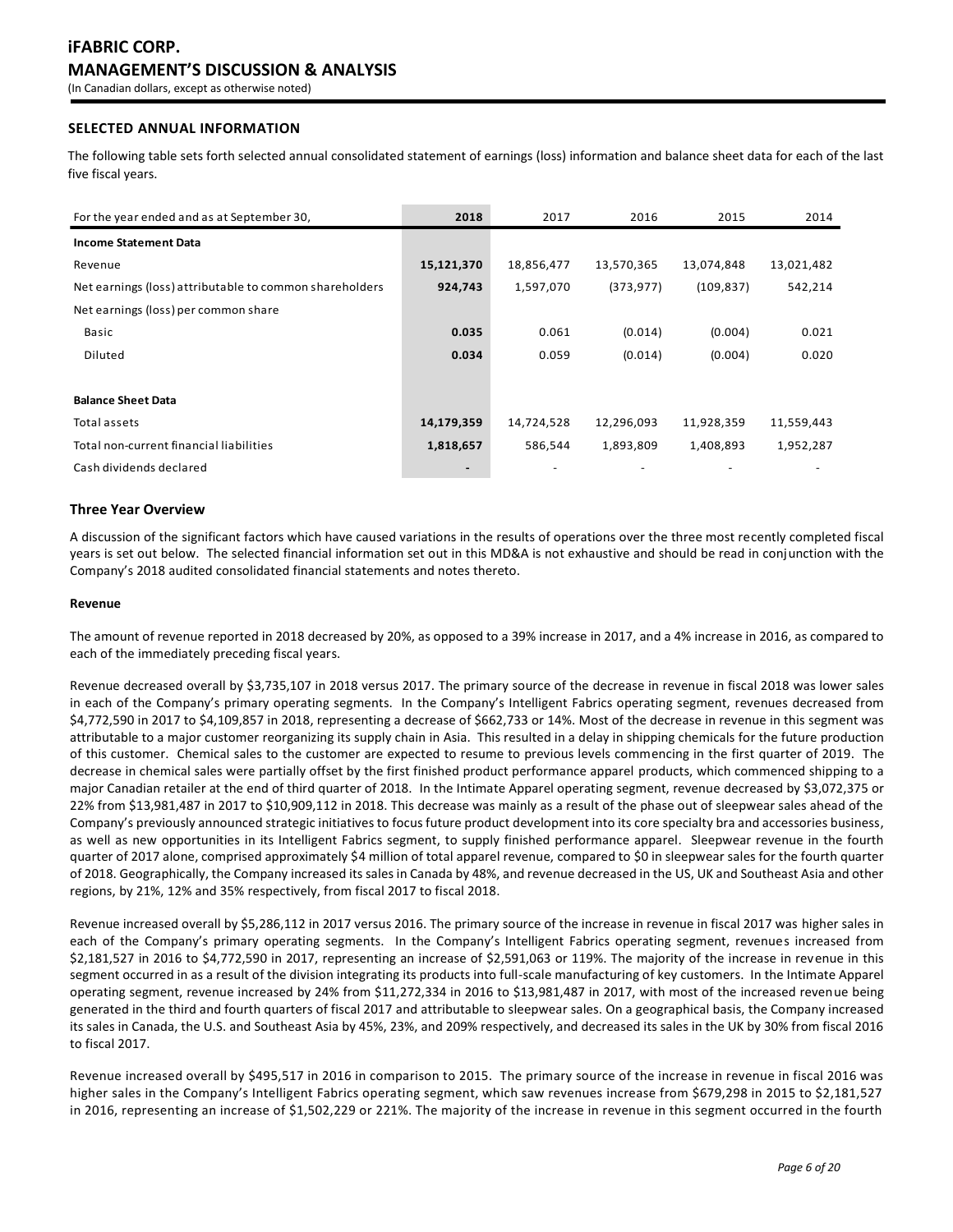quarter of 2016 as a result of the division integrating its products into full-scale manufacturing of key customers. The overall increase in consolidated revenue in 2016 was offset by lower revenues in the Intimate Apparel segment caused by the elimination of Splendid and Ella Moss branded products. Geographically the Company saw decreased sales in Canada, the U.S., and the U.K. by 24%, 1%, and 8% respectively, when expressed in their transactional currencies and increased sales of 253% in Southeast Asia and other regions. Lower sales in its key US market were partially offset by currency benefits derived through a weakened Canadian dollar vis-à-vis the U.S. dollar during 2016 relative to 2015.

## **Net Earnings (Loss)**

Net earnings attributable to common shareholders of the Company was \$924,743 in 2018, compared to net earnings of \$1,597,070 in 2017 and a net loss of \$373,977 in 2016.

The primary reasons for the decrease in net earnings in 2018 versus 2017, were a decrease in total revenue and a decrease gross profit dollars. Revenue decreased in both of the Company's primary operating segments, Intimate Apparel and Intelligent Fabrics. In the intimate Apparel Division decreased revenue was mainly as a result of the elimination of sleepwear products, particularly in Q3 and Q4 of 2018 compared to the same quarters in 2017. For the Intelligent Fabrics Division, most of the decrease in revenue was resultant from a major customer in Southeast Asia reorganizing its supply chain, which caused a delay in chemical deliveries for its 2018/2019 production.

The primary reasons for the increase in net earnings in 2017, from a net loss in 2016, were an increase in total revenue, an increase in gross profit dollars, and a decrease in selling, general and administrative costs. Revenue increased in both of the Company's primary operating segments, Intimate Apparel and Intelligent Fabrics. The intimate apparel division substantially increased revenue with its sleepwear line of products, particularly in Q3 and Q4 2017 compared to the same quarters in 2016. The Intelligent Fabrics division had most of its increase in revenue come from sales in Southeast Asia to major mills that had fully integrated the division's products into their manufacturing processes in 2017 compared to mainly bulk trials in 2016. While gross profit as a percentage decreased by 1% from 2016 to 2017, the overall increase in revenue generated more gross profit in dollars, year over year. In 2017, selling, general, and administrative costs decreased compared to 2016, largely due to savings derived from the Intimate Apparel Division closing its New York design office.

There are a number of variables that contributed to the Company's increase in net loss from 2015 to 2016. While overall revenue increased by 4% in 2016 versus 2015, gross profit percentage and gross profit dollars decreased. The primary reasons for the decrease in gross profit was the product sales mix, with heavier emphasis on textile finishing products in the Intelligent Fabrics segment than sleepwear and accessories in the Intimate Apparel segment. Another primary reason was higher inventory costs from a weakening Canadian dollar relative to the U.S. dollar. The larger net loss in 2016 was also attributable to foreign exchange losses in the amount of \$122,534 in 2016 as opposed to gains of \$397,243 in 2015, which were largely the result of the British Pound Sterling weakening after the announcement of the U.K.'s departure from the European Union. Another major factor in the increase in net loss from 2015 to 2016 was a non-recurring impairment loss of \$126,710 recorded in 2016 with respect to deposits paid to a supplier of the Company.

Key factors which have caused variations in the Company's financial position over the three most recently completed fiscal years include:

## • **Changes in working capital**

During fiscal 2018, the Intimate Apparel segment discontinued is sleepwear offerings, with the result that sleepwear assets, mainly in the form of accounts receivable were converted back into cash. Accordingly, total accounts receivable as at September 30, 2018, were \$2,200,669 compared to \$5,695,362 as at September 30, 2017. Net earnings recorded in both the 2018, and 2017 financial years were the main contributors to the increase in working capital for these years as opposed to a loss recorded in the 2016 financial year.

## • **Changes in property, plant, and equipment**

During fiscal 2018, the Company undertook a minor reconfiguration of its office space at a cost of approximately \$40,000. In 2017 there were no major changes in property, plant and equipment, as compared to 2016, where approximately \$515,000 was expended on a major retrofit of the Company's head office.

## • **Changes in non-current financial liabilities**

During fiscal 2018, the Company restructured its bank loan to a fixed term loan, which resulted in \$1,258,289 of the total loan of \$1,337,251 as at September 30, 2018, being classified as non-current. This is the primary reason for the increase in non-current liabilities from 2017 to 2018. During fiscal 2016, the Company increased its bank loan payable by securing a readvancement of \$560,000 with the existing lender to renovate and retrofit its head office premises. During fiscal 2017, the company replaced this bank loan with a new demand term loan, which was classified as current, while the prior loan was classified as non-current. This is the primary reason for the decrease in non-current liabilities from 2016 to 2017.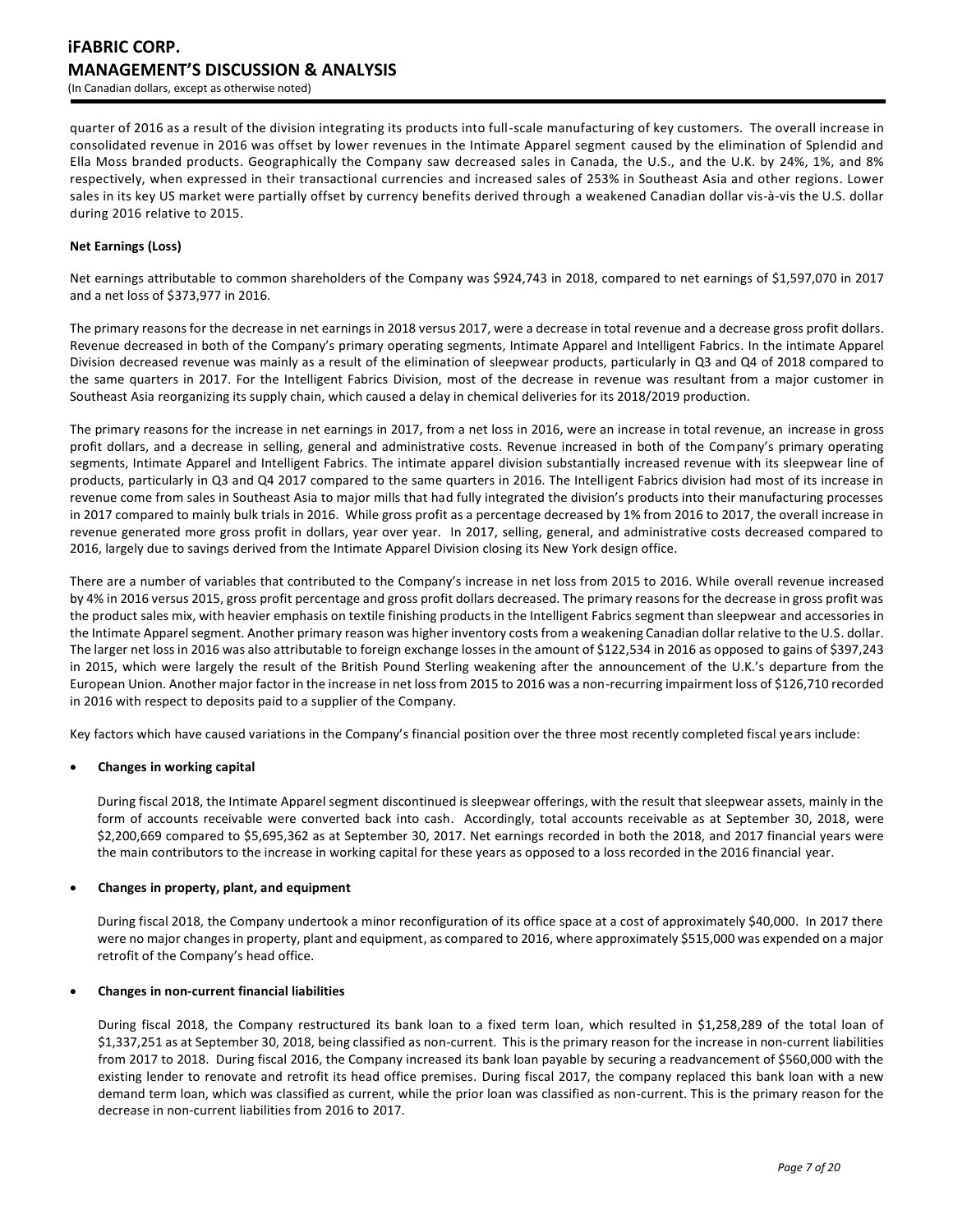# **RESULTS OF OPERATIONS**

The following table sets forth the Company's consolidated statements of earnings and comprehensive earnings:

| For the year ended September 30,                     | 2018       | 2017       |
|------------------------------------------------------|------------|------------|
| <b>REVENUE</b>                                       | 15,121,370 | 18,856,477 |
| <b>COST OF SALES</b>                                 | 8,017,914  | 10,374,982 |
| <b>GROSS PROFIT</b>                                  | 7,103,456  | 8,481,495  |
| <b>EXPENSES</b>                                      |            |            |
| Selling, general and administrative costs            | 5,425,859  | 5,258,592  |
| Interest on operating line                           | 9,395      | 33,588     |
| Interest on bank loan                                | 56,990     | 72,733     |
| Amortization of property, plant and equipment        | 68,870     | 73,803     |
| Amortization of deferred development costs           | 124,078    | 161,465    |
|                                                      | 5,685,192  | 5,600,181  |
| <b>EARNINGS FROM OPERATIONS</b>                      | 1,418,264  | 2,881,314  |
| <b>OTHER EXPENSES (INCOME)</b>                       |            |            |
| Share-based compensation                             | 151,839    | 447,402    |
| Loss (gain) on foreign exchange                      | (105, 663) | 98,773     |
|                                                      | 46,176     | 546,175    |
| <b>EARNINGS BEFORE INCOME TAXES</b>                  | 1,372,088  | 2,335,139  |
| <b>PROVISION FOR (RECOVERY OF) INCOME TAXES</b>      |            |            |
| Current                                              | 454,131    | 682,617    |
| Deferred                                             | (9,300)    | 62,600     |
|                                                      | 444,831    | 745,217    |
| <b>NET EARNINGS</b>                                  | 927,257    | 1,589,922  |
| NET EARNINGS (LOSS) ATTRIBUTABLE TO:                 |            |            |
| iFabric Corp. shareholders                           | 924,743    | 1,597,070  |
| Non-controlling interest                             | 2,514      | (7, 148)   |
|                                                      | 927,257    | 1,589,922  |
| <b>OTHER COMPREHENSIVE EARNINGS</b>                  |            |            |
| Unrealized gain on translation of foreign operations | 182,403    |            |
| TOTAL COMPREHENSIVE EARNINGS                         | 1,109,660  | 1,589,922  |
|                                                      |            |            |
| <b>EARNINGS PER SHARE</b>                            |            |            |
| Basic                                                | 0.035      | 0.061      |
| Diluted                                              | 0.034      | 0.059      |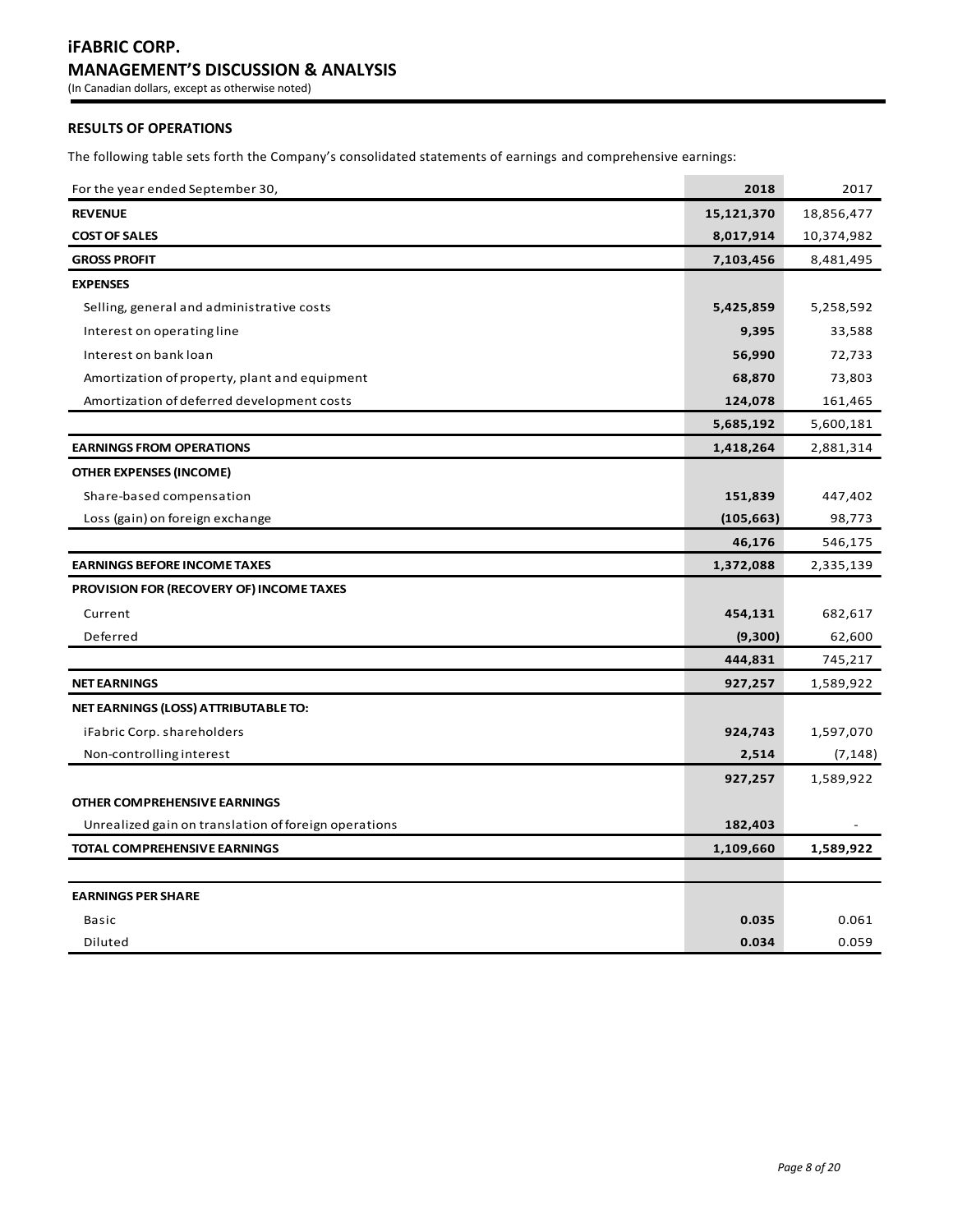# **SELECTED OPERATING SEGMENT DATA**

|                                     |            |             |           | Corporate                |              |
|-------------------------------------|------------|-------------|-----------|--------------------------|--------------|
|                                     | Intimate   | Intelligent | Other     | Items and                |              |
| <b>Operating Segments 2018</b>      | Apparel    | Fabrics     | Segments  | Eliminations             | Consolidated |
| External revenues                   | 10,909,112 | 4,109,857   | 102,401   | $\overline{\phantom{a}}$ | 15,121,370   |
| Earnings (loss) before income taxes | 1,382,199  | 104,458     | 12,217    | (126, 786)               | 1,372,088    |
|                                     |            |             |           |                          |              |
|                                     |            |             |           | Corporate                |              |
|                                     | Intimate   | Intelligent | Other     | Items and                |              |
| <b>Operating Segments 2017</b>      | Apparel    | Fabrics     | Segments  | Eliminations             | Consolidated |
| External revenues                   | 13,981,487 | 4,772,590   | 102.400   | $\overline{\phantom{a}}$ | 18,856,477   |
| Earnings (loss) before income taxes | 2.542.215  | 220,747     | (20, 336) | (407, 487)               | 2,335,139    |

## **Revenue**

Revenue decreased by \$3,735,107 to \$15,121,370 in 2018 from \$18,856,477 in 2017. With respect to reportable operating segments of the Company, revenue decreased by \$662,733 or 14% in its Intelligent Fabrics segment and revenue decreased by \$3,072,375 or 22% in its Intimate Apparel segment.

Revenue decreased by 20% on a consolidated basis from 2017 to 2018. In the Company's Intelligent Fabrics operating segment most of the decrease in revenue was as a result of a major customer in Southeast Asia reorganizing its supply chain, which caused a delay in chemical deliveries for its 2018/2019 production. In the Intimate Apparel operating segment, most of the decreased revenue in 2018 versus 2017 was as a result of the phase out of sleepwear sales ahead of the Company's strategic initiatives to focus future product development into its core specialty bra and accessories business, as well as new opportunities in its Intelligent Fabrics segment, to supply finished performance apparel. Geographically, the Company increased its sales in Canada by 48%, and revenue decreased in the US, UK and Southeast Asia and other regions, by 21%, 12% and 35% respectively, from fiscal 2017 to fiscal 2018.

# **Gross profit**

Gross profit as a percentage of revenue increased to 47% in 2018 from 45% in 2017. The increase in gross profit percentage is primarily due to the sales mix of products for the year and lower clearances of end of season merchandise in its Intimate Apparel segment, as well as license revenue in its Intelligent Fabrics segment, for which there was no cost of sales. The increase in gross profit percentage was partially offset by lower than anticipated margins on new programs in its Intelligent Fabrics segment, attributable to higher than anticipated landing costs in the form of air freight incurred in order to meet tight timelines for the new program start dates. Under normal circumstances, product is shipped by sea at a substantially lower freight cost. Gross profit in dollars decreased by 16% or \$1,378,039 to \$7,103,456 in 2018 from \$8,481,495 in 2017. The decrease in gross profit dollars is largely attributable a decrease in revenue, for the reasons discussed above, under "Revenue".

# **Selling, general and administrative costs**

Selling, general and administrative costs were virtually unchanged at \$5,425,859 in 2018 compared to \$5,258,592 in 2017.

## **Interest Expense**

Interest expense during 2018 totaled \$66,385 compared to \$106,321 during 2017. The reduction in interest expense was the result of the repayment of the Company's bank operating line as well as an accelerated repayment on the Company's fixed term loan by an amount of \$250,000 during the year. In addition, the Company's fixed term-loan carried a lower interest rate in 2018 compared to the previous demand term loan in 2017.

## **Amortization**

Amortization of the Company's property, plant and equipment and deferred development costs totaled \$192,948 during 2018 compared to \$235,628 during 2017. The decrease is attributable to certain deferred development costs having been fully amortized during the course of 2018.

## **Share-based compensation**

Share-based compensation costs in 2018 were \$295,563 lower than in 2017 and amounted to \$151,839 in 2018 compared to \$447,402 in 2017. The decrease in share-based compensation costs is the result of a reduction in the amount of stock options vesting in 2018 compared to 2017.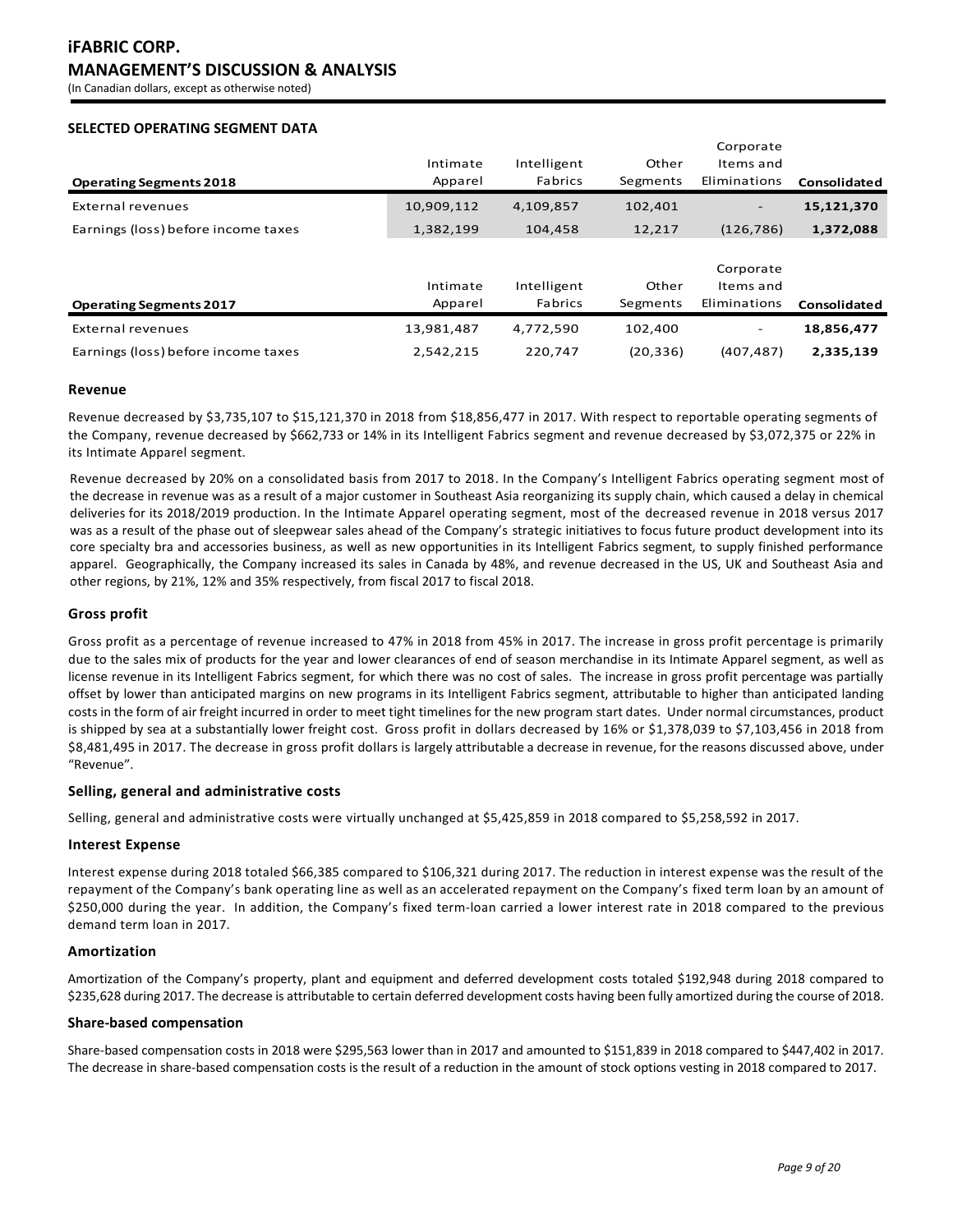## **Loss (gain) on foreign exchange**

In 2018, the Company's gain on foreign exchange was \$105,636 versus a loss of \$98,773 in 2017. This change is the result of a significant weakening of the Canadian dollar in 2018 compared to 2017.

## **Provision for (recovery of) income taxes**

The Company's total provision for income taxes in 2018 was \$444,831, compared to a provision of income taxes of \$745,217 in 2017. Included in the earnings before income taxes for 2018 and 2017 are certain non-deductible items for tax purposes. Specifically, a decrease in 2018 from 2017 in share-based compensation by \$295,563, is the main reason for the change in the Company's effective income tax rate.

# **Net earnings (loss)**

Net earnings attributable to iFabric's shareholders during 2018 was \$924,743 (\$0.035 per share, basic and \$0.034 per share, diluted) compared to net earnings of \$1,597,070 in 2017 (\$0.061 per share, basic and \$0.059 per share, diluted), representing a decrease of \$672,327. The decrease in net earnings in 2018 from 2017 is mostly attributable to a decrease in revenue of \$3,735,107 and a corresponding decrease in gross profit dollars of \$1,378,039. The impact of these decreases was partially offset by lowershare-based compensation costs as well as increased exchange gains in 2018 versus 2017, as discussed above.

## **SEASONALITY AND QUARTERLY FLUCTUATIONS**

The Company's business is seasonal and results of operations for any interim period are not necessarily indicative of results of operations for the full fiscal year. All quarterly results and figures, and their related discussion topics, are unaudited.

# **SUMMARY OF QUARTERLY RESULTS**

| Fiscal 2018                                             | Q1         | Q <sub>2</sub> | Q3         | Q4         |
|---------------------------------------------------------|------------|----------------|------------|------------|
| Revenue                                                 | 5,136,771  | 4,201,249      | 3,291,659  | 2,491,691  |
| Net earnings (loss) attributable to common shareholders | 950,480    | 371,076        | (175, 707) | (221, 106) |
| Net earnings (loss) per common share                    |            |                |            |            |
| Basic                                                   | 0.036      | 0.014          | (0.007)    | (0.009)    |
| Diluted                                                 | 0.035      | 0.014          | (0.006)    | (0.009)    |
|                                                         |            |                |            |            |
| Fiscal 2017                                             | Q1         | Q <sub>2</sub> | Q3         | Q4         |
| Revenue                                                 | 3,102,120  | 4,255,192      | 4,888,400  | 6,610,766  |
| Net earnings (loss) attributable to common shareholders | (125, 375) | 488,321        | 264,213    | 969,911    |
| Net earnings (loss) per common share                    |            |                |            |            |
| Basic                                                   | (0.005)    | 0.019          | 0.010      | 0.037      |
| Diluted                                                 | (0.005)    | 0.018          | 0.010      | 0.036      |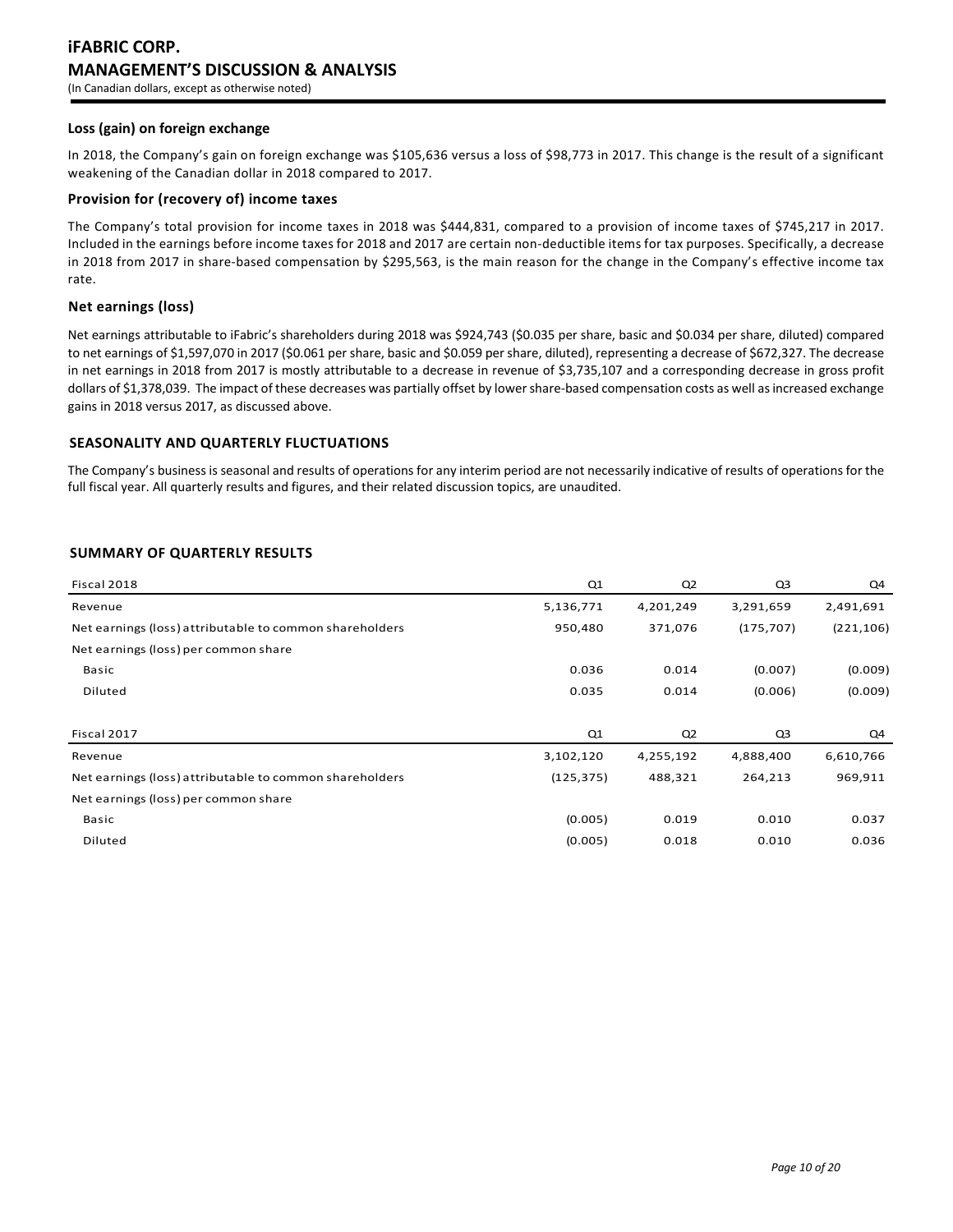# **Q4 2018 FINANCIAL HIGHLIGHTS**

|                                                                                                                            | 2018       | 2017      |
|----------------------------------------------------------------------------------------------------------------------------|------------|-----------|
|                                                                                                                            |            |           |
| Revenue                                                                                                                    | 2,491,691  | 6,610,766 |
| Earnings (loss) from operations                                                                                            | (583, 405) | 1,365,977 |
| Share based compensation                                                                                                   | (22, 987)  | (45, 483) |
| Adjusted EBITDA *(Note)                                                                                                    | (467, 219) | 1,472,081 |
| Net earnings (loss) before tax                                                                                             | (528, 625) | 1,327,638 |
| Net earnings (loss) after tax<br>attributable to shareholders                                                              | (221, 106) | 969,911   |
| Other comprehensive earnings (loss)                                                                                        | (122, 906) |           |
| Total comprehensive earnings (loss)                                                                                        | (344, 964) | 960,096   |
| Net earnings (loss) per share                                                                                              |            |           |
| Basic                                                                                                                      | (0.009)    | 0.037     |
| Diluted                                                                                                                    | (0.009)    | 0.036     |
| *Note: Adjusted EBITDA represents earnings before interest, taxes, depreciation, amortization and share based compensation |            |           |

## **2018 FOURTH QUARTER RESULTS COMPARED WITH 2017 FOURTH QUARTER RESULTS**

#### **Revenue**

Revenue during Q4 2018 decreased by 62% or \$4,119,075 to \$2,491,691 from \$6,610,766 during Q4 2017. With regard to its two main operating segments, revenue in its Intelligent Fabrics segment increased by \$122,354 from \$896,839 in Q4 2017 to \$1,019,193 in Q4 2018 whereas, revenue in its Intimate Apparel segment decreased by \$4,230,180 from \$5,677,077 in Q4 2017 to \$1,446,897 in Q4 2018 and was mainly as a result of the phase out of sleepwear sales ahead of the Company's strategic initiatives to focus future product development into its core specialty bra and accessories business, as well as new opportunities in its Intelligent Fabrics segment, to supply finished performance apparel, which integrate one or more of its chemical treatments.

## **Gross profit**

Gross profit as a percentage of revenue during Q4 2018 decreased to 35% from 42% in Q4 2017. The decrease in gross profit percentage in Q4 2018 is mostly attributable to the sales mix for the quarter, which had a greater proportion of Intelligent Fabric sales at lower margins compared to Intimate Apparel sales, when compared to Q4 2017. Gross profit in dollars during Q4 2018 decreased by 68% or \$1,919,117 to \$882,628 from \$2,801,745 in Q4 2017. The decrease in gross profit in dollars is attributable to decreased revenue and the decrease in gross profit percentage, as discussed above.

## **Selling, general and administrative costs**

Selling, general and administrative costs during Q4 2018 increased by \$90,807, or 7%, to \$1,427,615 from \$1,336,808 in Q4 2017. Decreases in professional fees, royalties, and advertising and promotional costs were offset by increased commissions, management fees and selling expenses.

## **Interest expense**

Interest expense during Q4 2018 was \$16,465 compared to \$23,540 during Q4 2017. The decrease was mainly attributable to the Company carrying a lower bank loan balances in Q4 2018 compared to Q4 2017.

#### **Amortization**

Amortization of the Company's property, plant and equipment and deferred development costs totaled \$21,954 during Q4 2018 compared to \$75,420 during Q4 2017. The decrease is mostly due to the fact that certain deferred development costs were fully amortized prior to Q4 2018.

## **Net earnings**

Net loss attributable to iFabric's shareholders during Q4 2018 was \$221,106 (\$0.009 per share, basic and diluted) compared to net earnings of \$969,911 (\$0.037 per share, basic and \$0.036, diluted) during Q4 2017. The decrease in earnings can be mostly attributed to the lower revenues and gross profit dollars in Q4 2018 versus 2017.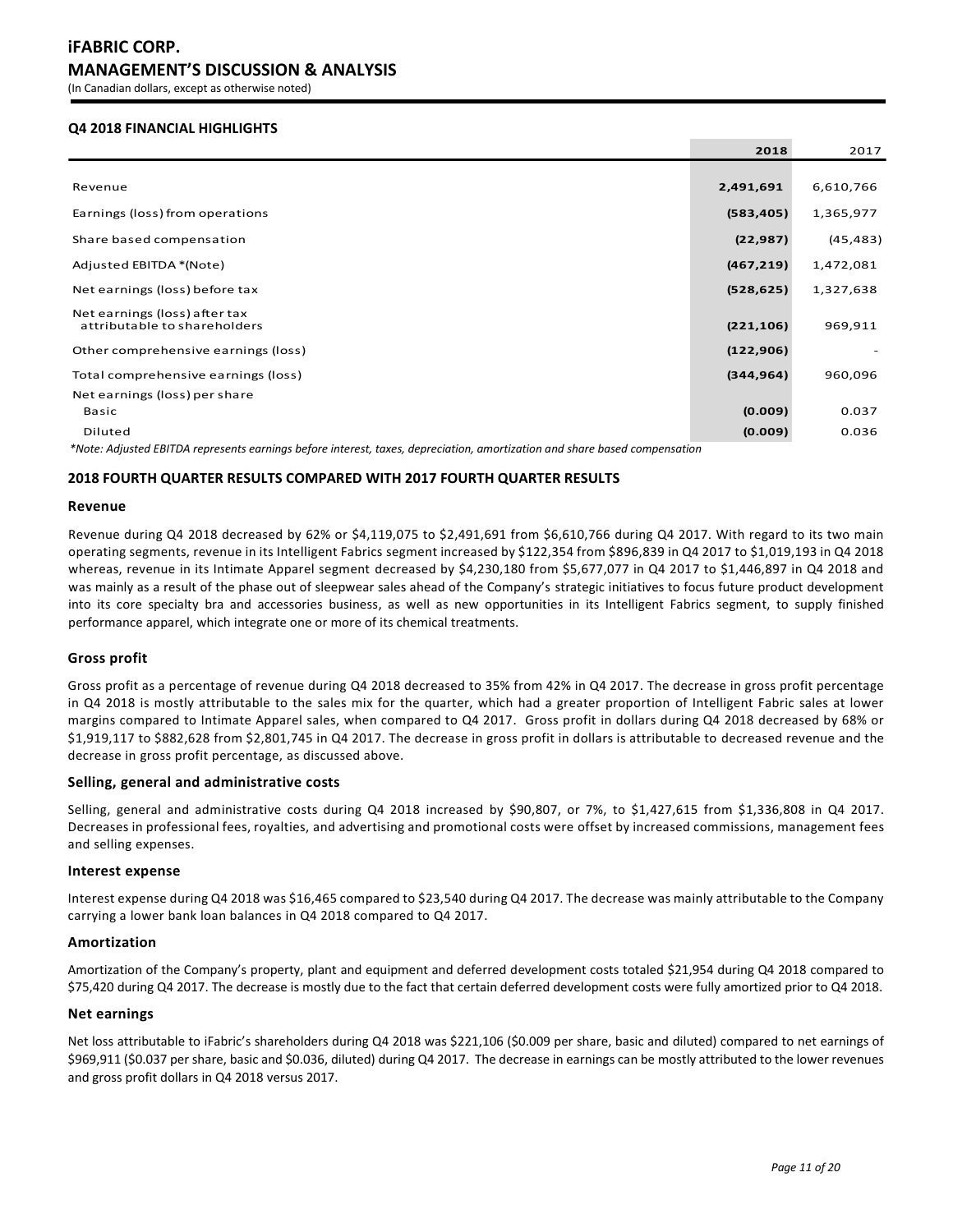The following table sets forth the Company's unaudited condensed consolidated statements of financial position as at September 30, 2018 and September 30, 2017:

|                                                         | September 30, | September 30, |
|---------------------------------------------------------|---------------|---------------|
| As at                                                   | 2018          | 2017          |
| <b>ASSETS</b>                                           |               |               |
| <b>Current assets</b>                                   |               |               |
| Cash                                                    | 3,542,899     | 668,425       |
| Accounts receivable                                     | 2,200,669     | 5,695,362     |
| Inventories                                             | 4,293,436     | 3,909,807     |
| Prepaid expenses and deposits                           | 165,296       | 254,078       |
| Foreign exchange forward contracts                      | 37,055        | 112,533       |
| <b>Total current assets</b>                             | 10,239,355    | 10,640,205    |
| <b>Non-current assets</b>                               |               |               |
| Due from related parties                                | 123,000       | 123,000       |
| Property, plant and equipment                           | 2,844,091     | 2,873,632     |
| Deferred development costs                              | 151,163       | 275,241       |
| Deferred income taxes                                   | 766,700       | 757,400       |
| Goodwill                                                | 55,050        | 55,050        |
| <b>Total non-current assets</b>                         | 3,940,004     | 4,084,323     |
| <b>Total assets</b>                                     | 14,179,359    | 14,724,528    |
| <b>LIABILITIES</b>                                      |               |               |
| <b>Current liabilities</b>                              |               |               |
| Bank indebtedness                                       |               | 774,908       |
| Accounts payable and accrued liabilities                | 770,790       | 1,112,078     |
| Income taxes payable                                    | 413,239       | 675,645       |
| Current portion of deferred revenue                     | 39,300        | 39,300        |
| Current portion due to related parties                  | 15,023        | 91,620        |
| Current portion of bank loan payable                    | 78,962        | 1,681,944     |
| <b>Total current liabilities</b>                        | 1,317,314     | 4,375,495     |
| <b>Non-current liabilties</b>                           |               |               |
| Deferred revenue                                        | 91,700        | 131,000       |
| Due to related parties                                  | 468,668       | 455,544       |
| Bank loan payable                                       | 1,258,289     |               |
| <b>Total non-current liabilities</b>                    | 1,818,657     | 586,544       |
| <b>Total liabilities</b>                                | 3,135,971     | 4,962,039     |
|                                                         |               |               |
| <b>EQUITY</b>                                           |               |               |
| Equity attributable to iFabric Corp. shareholders       |               |               |
| <b>Capital stock</b>                                    | 2,963,824     | 2,929,331     |
| <b>Reserves</b>                                         | 2,567,433     | 2,430,687     |
| <b>Retained earnings</b>                                | 5,315,707     | 4,390,964     |
| Accumulated other comprehensive earnings                | 182,403       |               |
| Total equity attributable to iFabric Corp. shareholders | 11,029,367    | 9,750,982     |
| Non-controlling interest                                | 14,021        | 11,507        |
| <b>Total equity</b>                                     | 11,043,388    | 9,762,489     |
| <b>Total liabilities and equity</b>                     | 14,179,359    | 14,724,528    |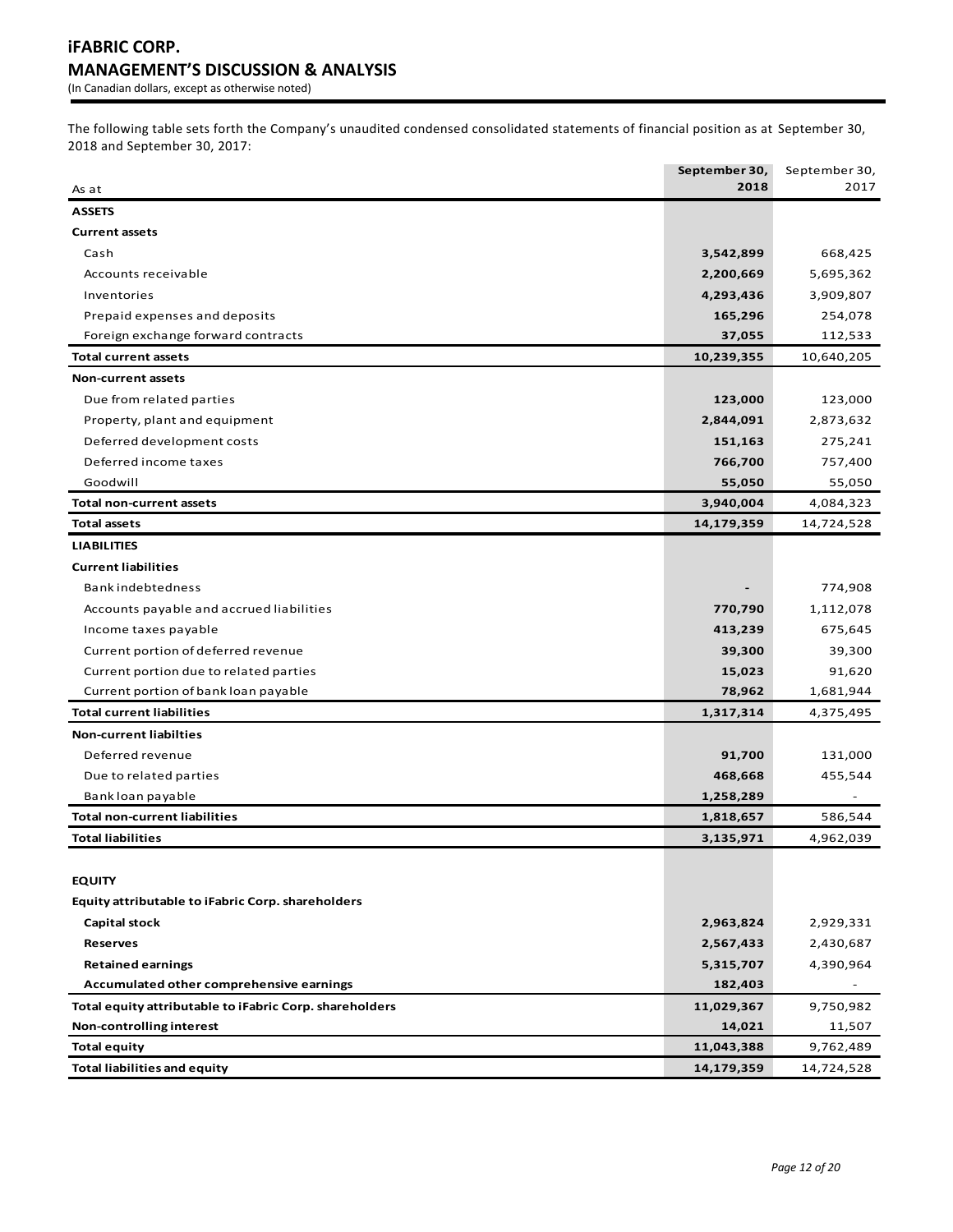# **OVERVIEW OF CONSOLIDATED STATEMENTS OF FINANCIAL POSITION**

The Company's cash balance increased to \$3,542,899 as at September 30, 2018 from \$668,425 as at September 30, 2017, mainly as a result of the collection of accounts receivable generated by sleepwear sales prior to the elimination of this category.

Total accounts receivable at the end of 2018 was \$2,200,669 compared to \$5,695,362 at the end of 2018, representing a decrease of \$3,494,693 for the above reason.

Total inventories increased by \$383,629 to \$4,293,436 at the end of 2018 from \$3,909,807 at the end of 2017. The increase is largely attributable to performance apparel purchased for new major retail programs in the Intelligent Fabrics segment. For certain categories of the first new programs a full 12 months' worth of inventory has been purchased in order to obtain production economies and competitive pricing for these programs.

Property, plant and equipment at the end of 2018 totaled \$2,844,091 compared to \$2,873,632 at the end of 2017. The Company's net investments in property, plant, and equipment totaled \$39,329 in 2018, with the difference attributable to amortization.

Deferred development costs decreased to \$124,078 at the end of 2018 from \$275,241 at the end of 2017. The decrease is attributed to amortization of deferred development costs for products commercially available for sale during 2018.

Deferred income taxes increased to \$766,700 at the end of 2018 from \$757,400 at the end of 2017. The increase is mostly attributable to the losses incurred in the Company's Intelligent Fabrics operating segment during the 2018 fiscal year.

Total liabilities at the end of 2018 were \$1,826,068 lower than at the end of 2017. The Company decreased its liabilities mainly with respect to a decrease in accounts payable and accrued liabilities, repayment of its bank operating line and repayments against it bank loan, and reductions in the amounts of deferred revenue and income taxes payable.

# **LIQUIDITY, CASH FLOWS AND CAPITAL RESOURCES**

The Company is subject to risks including, but not limited to, the potential inability to raise additional funds through debt and/or equity financing to support the Company's development and continued operations, and to meet the Company's liabilities and commitments as they come due.

The Company's capital resources include a bank operating line, bank loan, and equity attributable to the Company's shareholders.

## **Bank Operating Line**

Two of the Company's subsidiaries share a demand operating loan with a tier one Canadian bank available to a maximum of \$3,750,000, against which \$0 was outstanding as at September 30, 2018 (September 30, 2017 – \$774,908). The loan facility bears interest at either the bank's prime lending rate or USD base rate, as applicable, plus 0.75%. The purpose of the credit facility is to provide for ongoing operating requirements including the financing of accounts receivable and inventories. The facility is secured by a first-ranking all-indebtedness collateral mortgage in the amount of \$3,000,000 on land and buildings, a general security agreement, an assignment of rents, as well as guarantees from the Company and two of its subsidiary companies.

## **Bank Loan**

One of the Company's subsidiaries has a fixed term loan, payable in monthly payments of \$10,522 comprising principal and interest at a fixed rate of 3.64% per annum, amortized over a fifteen-year period ending February 28, 2032, maturing March 5, 2020 and secured by a first-ranking all-indebtedness collateral mortgage in the amount of \$3,000,000 on land and buildings, a general security agreement, an assignment of rents, as well as guarantees from the Company and three of its subsidiary companies.

Management expects to repay solely the minimum monthly payments, totaling \$126,264 over the next twelve months.

As at September 30, 2018, the total amount of this loan outstanding was \$1,337,251 (2017 - \$1,681,944).

#### **Working capital**

Working capital, represents current assets less current liabilities. As at September 30, 2018, the Company's working capital was \$8,922,041 compared to working capital of \$7,946,654 as at September 30, 2017, representing an increase of \$975,387 or 12%. In determining the amount of working capital in 2017, a bank term loan classified as current under IFRS, was excluded from the calculation due to its term nature. The increase in working capital is mainly attributable to the net earnings for the year.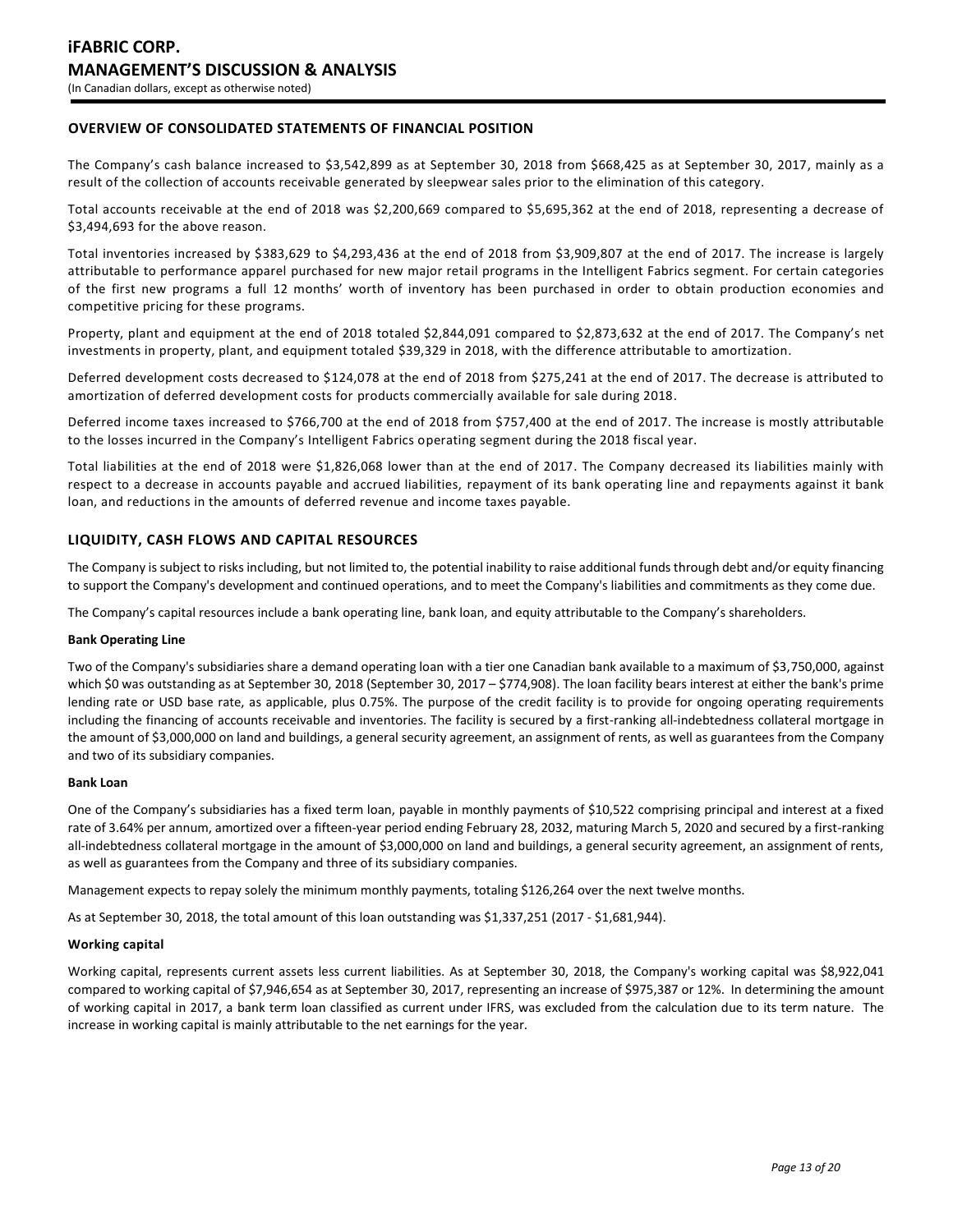## **Operating activities**

Cash provided by operating activities totaled \$3,895,074 in 2018, compared to an amount of \$612,020 used in operating activities during 2017, representing an increase in cash inflow of \$4,507,094. The increase in operational cash inflow can be largely attributed to changes in non-cash operating working capital items, particularly accounts receivable, inventories, and accounts payable and accrued liabilities. In particular, the elimination of the sleepwear category and the conversion of sleepwear assets back into cash is the main contributor to the improvement in operational cash flow.

#### **Financing activities**

Cash used in financing activities during 2018 amounted to \$1,163,674, compared to \$29,016 provided by financing activities during 2017, representing a decrease of \$1,192,690 in financing cash flow. The difference can be mostly attributed to the repayment of the Company's bank operating line and bank term loan repayments during 2018, as opposed to the utilization of the bank operating line and an increase in the bank term loan during 2017.

#### **Investing activities**

Cash used in investing activities totaled \$39,328 in 2018 compared to an amount of \$8,784 used in investing activities during 2017. The increase in investment cash flow is mainly the result of the Company purchasing equipment during 2018 to in order to reconfigure its office space.

# **OFF-BALANCE SHEET ARRANGEMENTS**

The Company has no off-balance sheet arrangements as of September 30, 2018, with the exception of the operating leases as noted in the "Commitments & Contractual Obligations" section below.

## **COMMITMENTS & CONTRACTUAL OBLIGATIONS**

The following details the Company's contractual obligations, under various operating lease agreements as at September 30, 2018:

|                                | Payments due by fiscal year end |         |        |        |                          |              |
|--------------------------------|---------------------------------|---------|--------|--------|--------------------------|--------------|
|                                |                                 |         |        |        | Subsequent               |              |
| <b>Contractual obligations</b> | 2019                            | 2020    | 2021   | 2022   | years                    | <b>Total</b> |
| Operating leases               | 276.308                         | 289.450 | 22,633 | 14.270 | $\overline{\phantom{0}}$ | 602,661      |

The Company's other commitments are outlined below:

- The Company enters into foreign exchange forward contracts to manage the risks associated with exchange rate fluctuations. See note 7 of the Company's 2018 annual consolidated financial statements for more information.
- In terms of a worldwide license agreement, the Company has the right to use trademarks in connection with the manufacture, marketing, sale and distribution of certain licensed products. During the license term, the Company is required to pay a quarterly royalty on its net sales as defined in the agreement, on all products sold under the licensed marks. The effective royalty rates vary depending on the distribution channel and range from 4-10%. Minimum annual royalties have been established for the balance of the contract periods ending December 31, 2018, 2019 and 2020 in U.S. dollar amounts of \$168,000, \$175,000 and \$187,000, respectively. In addition, the Company is required to pay an advertising fee of 1-2%, depending on the distribution channel, payable quarterly, on its net sales as defined in the agreement, for promotion of the licensed products. The license term is in effect until December 31, 2020.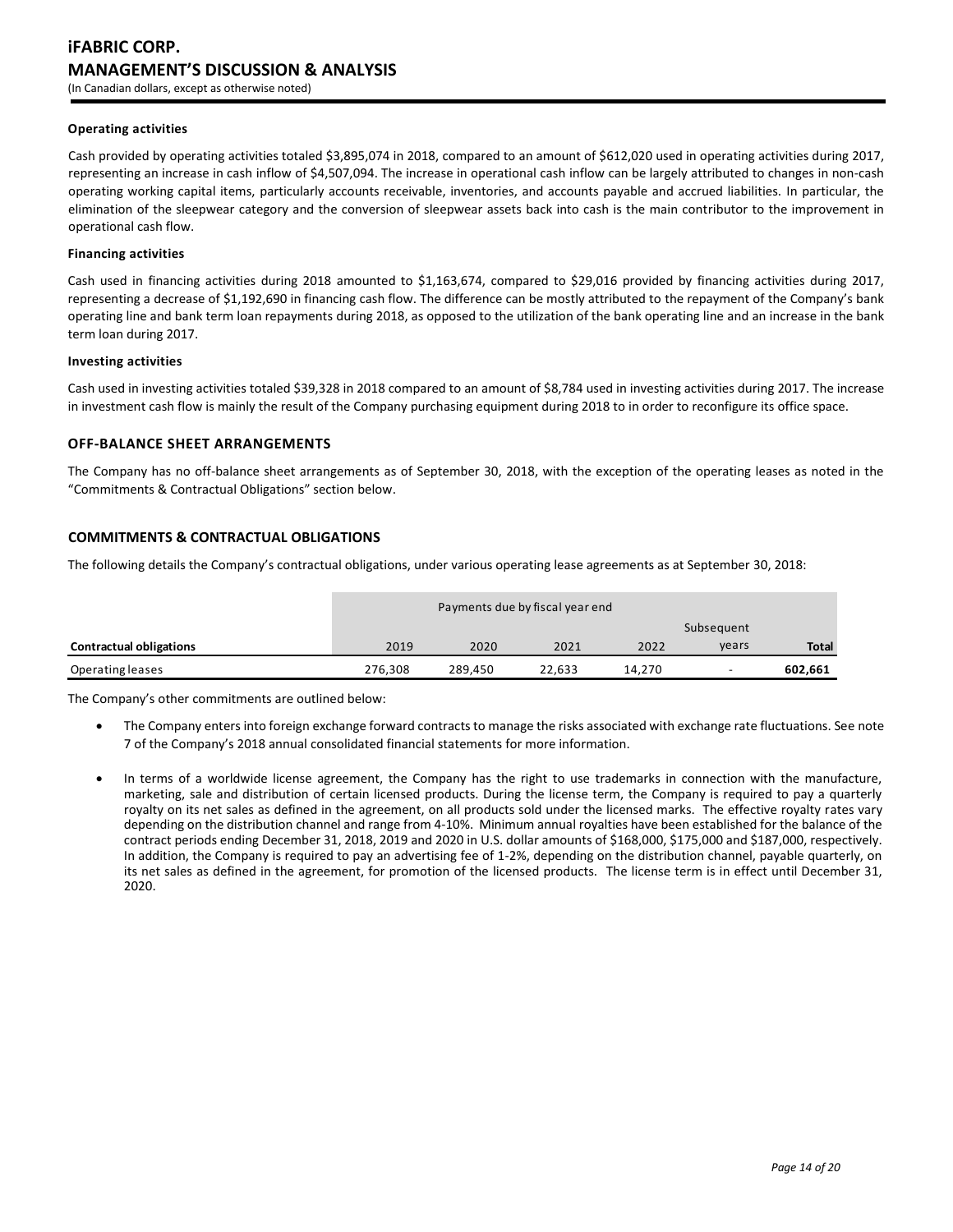# **RELATED PARTY TRANSACTIONS**

(a) Key management personnel of the Company are those individuals having authority and responsibility for planning, directing, and controlling the activities of the Company, including members of the Company's Board of Directors. The Company considers key management to be the Company's Board of Directors, which includes three executive officers of the Company.

Remuneration of key management personnel of the Company was as follows:

|                                                                                      | 2018                     | 2017      |
|--------------------------------------------------------------------------------------|--------------------------|-----------|
| Salaries, management and professional fees, directors' fees, and short-term benefits | 861.835                  | 658.485   |
| Share-based compensation                                                             | $\overline{\phantom{a}}$ | 654.500   |
|                                                                                      | 861.835                  | 1,312,985 |

Further information about the remuneration of certain individual executive officers and members of the Board of Directors will be provided in the Company's Management Information Circular, to be filed in respect of its fiscal 2017 shareholders' meeting.

- (b) Included in selling, general and administrative costs are management fees in the amount of \$5,424 (2017 nil) paid to a company controlled by a director of one of the Company's subsidiaries.
- (c) Included in revenue is rental income earned in the amount of \$48,284 (2017 \$48,284) from a company controlled by a director of one of the Company's subsidiaries.
- (d) Included in accounts payable and accrued liabilities is an amount of \$9,000 (2017 \$15,000) due to directors and key management personnel of the Company in respect of unpaid fees.
- (e) Included in selling, general and administrative costs is an amount of \$45,751 (2017 \$63,737) paid to the spouse of an executive officer of the Company for marketing and administrative services rendered.

## **FINANCIAL RISK MANAGEMENT**

#### **Credit risk**

Credit risk arises from the potential that a counter party will fail to perform its obligations. The Company routinely assesses the financial strength of its customers to mitigate its exposure to credit risk.

In order to mitigate its credit risk, the Company insures its trade accounts receivable with Chartis Insurance Company of Canada based on specific or discretionary credit limits, dependent on the level of amounts outstanding from individual customers at that time. At the financial year end, a claim in the amount of 19,596 British Pounds Sterling was still pending under this policy.

The Company's maximum exposure to credit risk is \$2,200,669 (2017 - \$5,695,362). Included in selling, general and administrative costs are bad debts of \$10,928 (2017 - \$34,845) expensed during the year.

The aging of trade accounts receivable is as follows:

|                                                           | September 30,<br>2018 | September 30,<br>2017 |
|-----------------------------------------------------------|-----------------------|-----------------------|
| Trade receivables not past due                            | 1,544,795             | 5,331,108             |
| Trade receivables past due and not impaired               |                       |                       |
| Under 31 days                                             | 385,286               | 351,951               |
| $31 - 60$ days                                            | 135,673               | 14,131                |
| $61 - 90$ days                                            | 100,526               | 2,817                 |
| Over 90 days                                              | 47,347                | 3,002                 |
| Trade receivables, net of allowance for doubtful accounts | 2,213,627             | 5,703,009             |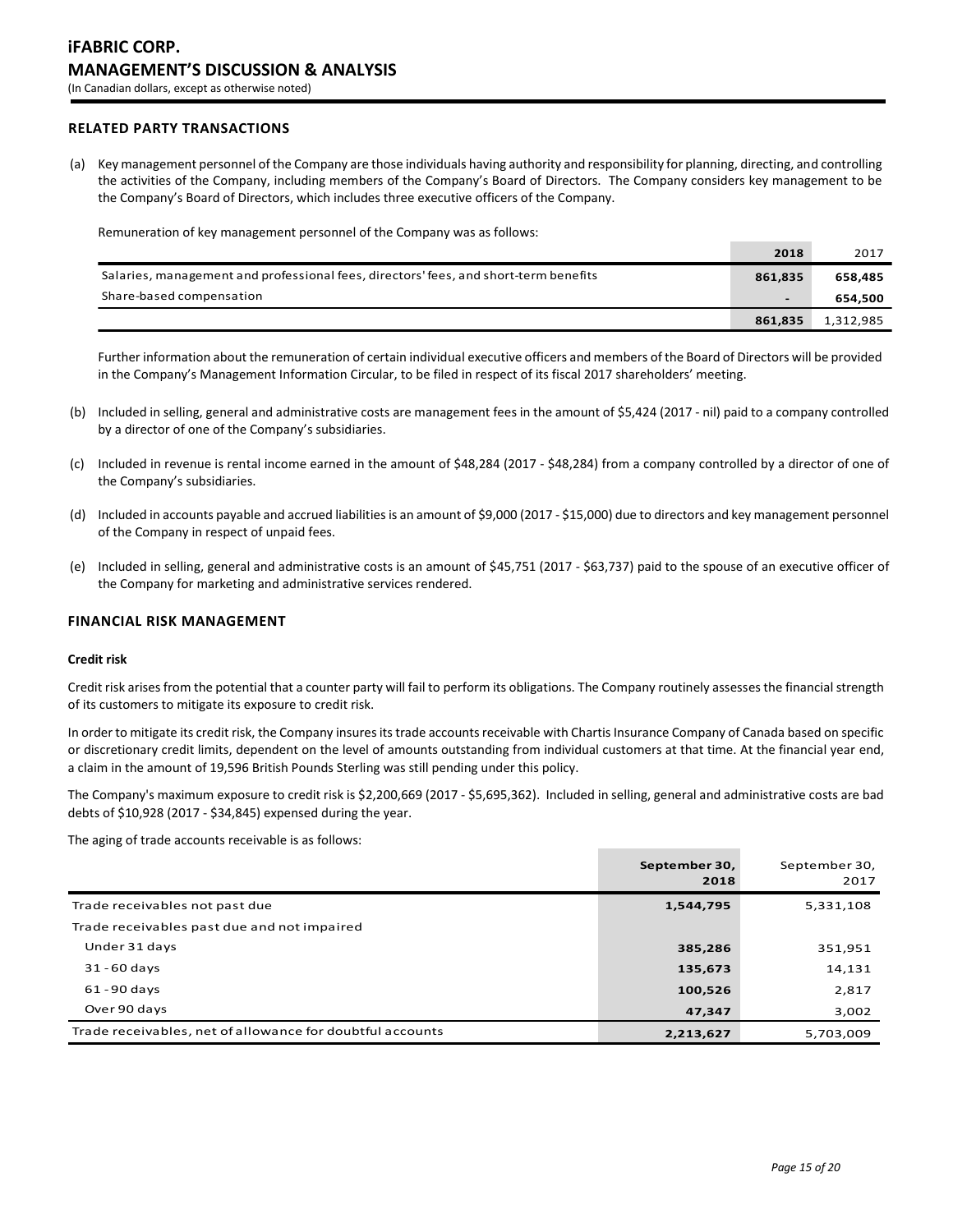# **iFABRIC CORP. MANAGEMENT'S DISCUSSION & ANALYSIS** (In Canadian dollars, except as otherwise noted)

#### **Economic dependence**

Approximately 50% of the Company's total sales were to two customers (2017 - 52% of sales were to two customers). At September 30, 2018, two customers accounted for 68% (September 30, 2017 - two customers accounted for 79%) of the Company's accounts receivable. **Liquidity risk**

Liquidity risk is the risk that the Company will encounter difficulties in meeting its obligations associated with its financial liabilities. The Company is exposed to this risk mainly with respect to its bank indebtedness, accounts payable and accrued liabilities, income taxes payable, related party loans, bank loan payable, and commitments. The Company reduces its exposure to liquidity risk by ensuring that it documents when authorized payments become due, maintains an adequate line of credit to pay trade creditors and repays long term debt interest and principal as it becomes due using cash generated from operations.

#### **Market risk**

Market risk is the risk that the fair value or future cash flows of a financial instrument will fluctuate because of changes in market prices. Market risk comprises three types of risk: currency risk, interest rate risk and other price risk. The Company is exposed to currency risk and interest rate risk.

#### **Currency risk**

The Company conducts certain of its operations in U.S. Dollars ("USD"), British Pounds Sterling ("GBP"), and New Taiwanese Dollars ("TWD"). The Company manages its currency risk with foreign exchange forward contracts (see note 7). The following balances were included in the financial statements:

| <b>USD</b>                                       | September 30,<br>2018    | September 30,<br>2017 |
|--------------------------------------------------|--------------------------|-----------------------|
| Cash                                             | 1,934,790                | 273,050               |
| Accounts receivable                              | 1,025,951                | 4,033,745             |
| Accounts payable and accrued liabilities         | (286, 206)               | (632, 472)            |
| Prepaid expenses and deposits                    | $\overline{\phantom{0}}$ | 104,976               |
| Foreign exchange forward contract margin deposit | 60,050                   | 60,000                |
|                                                  | 2,734,585                | 3,839,299             |

| <b>GBP</b>                               | September 30,<br>2018 | September 30,<br>2017 |
|------------------------------------------|-----------------------|-----------------------|
| Cash                                     | 190,260               | 38,952                |
| Accounts receivable                      | 69,134                | 123,539               |
| Accounts payable and accrued liabilities | 1,635                 | (21, 579)             |
|                                          | 261,029               | 140,912               |

| <b>TWD</b>                               | September 30,<br>2018 | September 30,<br>2017 |
|------------------------------------------|-----------------------|-----------------------|
| Cash                                     | 573,035               | 6,083,150             |
| Accounts receivable                      | 3,162,972             | 7,406,796             |
| Accounts payable and accrued liabilities | (86, 439)             | (229, 431)            |
|                                          | 3,649,568             | 13,260,515            |

The Company has performed a sensitivity analysis on its foreign currency denominated financial instruments. The effect of a 5% strengthening (weakening) of the USD against the Canadian Dollar as at September 30, 2018, in relation to the net amount of USD-denominated currency balances, would have resulted in an increase (decrease) of approximately \$44,000 in net earnings (loss) for 2018, all other variables held constant. The effect of a 5% strengthening (weakening) of the GBP against the Canadian Dollar as at September 30, 2018, in relation to the net amount of GBP-denominated currency balances, would have resulted in an increase (decrease) of approximately \$7,000 in net earnings (loss) for 2018, all other variables held constant. The effect of a 5% strengthening (weakening) of the TWD against the Canadian Dollar as at September 30, 2018, in relation to the net amount of TWD-denominated currency balances, would have resulted in an increase (decrease) of approximately \$6,000 in net earnings (loss) for 2018, all other variables held constant.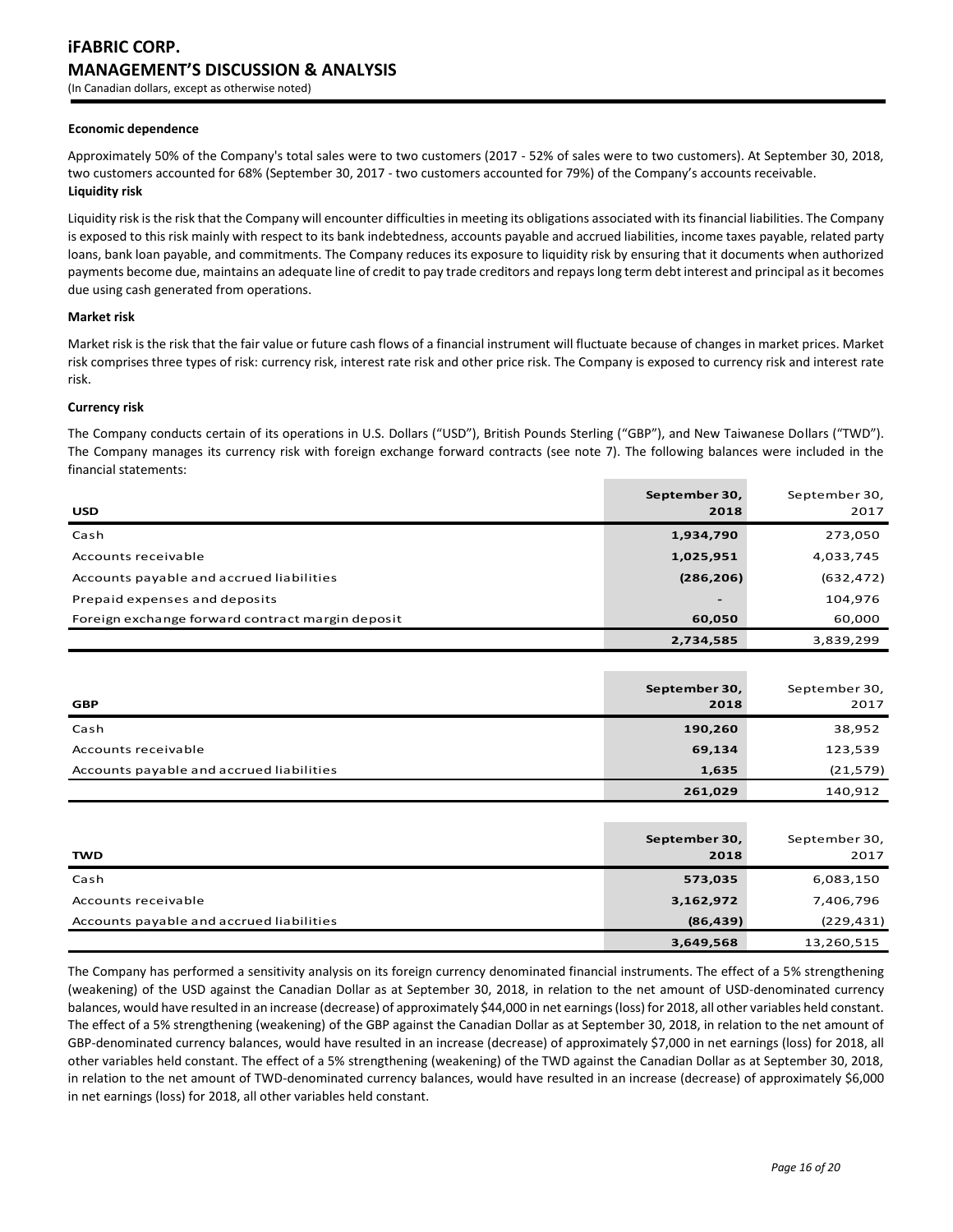# **iFABRIC CORP. MANAGEMENT'S DISCUSSION & ANALYSIS** (In Canadian dollars, except as otherwise noted)

#### **Interest rate risk**

Interest rate risk is the risk that the fair value or future cash flows of a financial instrument will fluctuate due to changes in market interest rates. The Company is exposed to interest rate risk on its secured bank loan and its bank operating line, which bear interest at floating rates, since changes in market rates can cause fluctuations in cash flows.

The Company has performed a sensitivity analysis on its interest rate risk. The effect of a 1% decrease (increase) in the average interest rate paid during the year would have resulted in an increase (decrease) of approximately \$12,000 in net earnings (loss) for 2018, all other variables held constant.

## **OUTSTANDING SHARE DATA**

As of the date of this MD&A, the Company had 26,209,500 common shares outstanding. Furthermore, as of the date of this MD&A, the Company had 1,810,250 options issued and outstanding, of which 1,560,250 were exercisable.

## **Financial**

The Company may require additional financing to fund future expansion initiatives. There can be no assurance that the Company will be able to obtain adequate financing in the future, or that the terms of such financing will be favourable. Failure to obtain such additional financing could result in delay or indefinite postponement of development of certain of the Company's business, and therefore affect its future cash flows, earnings, results of operations and financial condition.

## **Competition**

The Company faces significant competition in almost every aspect of its business, particularly from other companies that:

- Design, manufacture and distribute intimate apparel, sleepwear and accessories;
- Sell sprays, topical liquids and creams that repel biting insects;
- Sell sprays, liquids, creams, chemicals and textiles which have the ability to kill bacteria;
- Sell sprays, topical liquids, creams and oral medication that assist with the healing of skin and the control of skin irritations; and
- Distribute chemicals that can be applied to textiles in order to kill bacteria.

## **Licensing Arrangements**

The Company will be reliant on a number of key licensing and distribution agreements and its future performance could be materially affected by a termination of one or more of such agreements. Termination could arise as a result of any of the following:

- Failure to pay royalties or advertising contributions;
- Failure to meet minimum purchase obligations;
- Failure to achieve minimum sales targets;
- The breach of a material covenant;
- Failure to ship licensed products to authorized customers;
- Failure to give notice of intention to renew within the stipulated time period

## **Key Personnel**

The senior officers of the Company are critical to its success. In the event of the departure of a senior officer, the Company believes that it will be successful in attracting and retaining qualified successors but there can be no assurance of such success. Recruiting qualified personnel as the Company grows is critical to its success. As the Company's business activities grow, it will require additional key financial, administrative and technical personnel as well as additional operations staff. If the Company is not successful in attracting and training qualified personnel, the efficiency of its operations could be affected, which could have an adverse impact on the Company's future cash flows, earnings, results of operations and financial condition.

## **Technological Advancements**

The chemical industry is subject to significant technological advancements, changing industry standards, market trends, customer preferences and competitive pressures which can, among other things, necessitate revisions in pricing strategies, price reductions and reduced profit margins. The success of the Company will depend on its ability to secure technological superiority in its products and maintain such superiority in the face of new technologies. No assurance can be given that further modification of product offerings of the Company will not be required in order to meet demands or to remain competitive.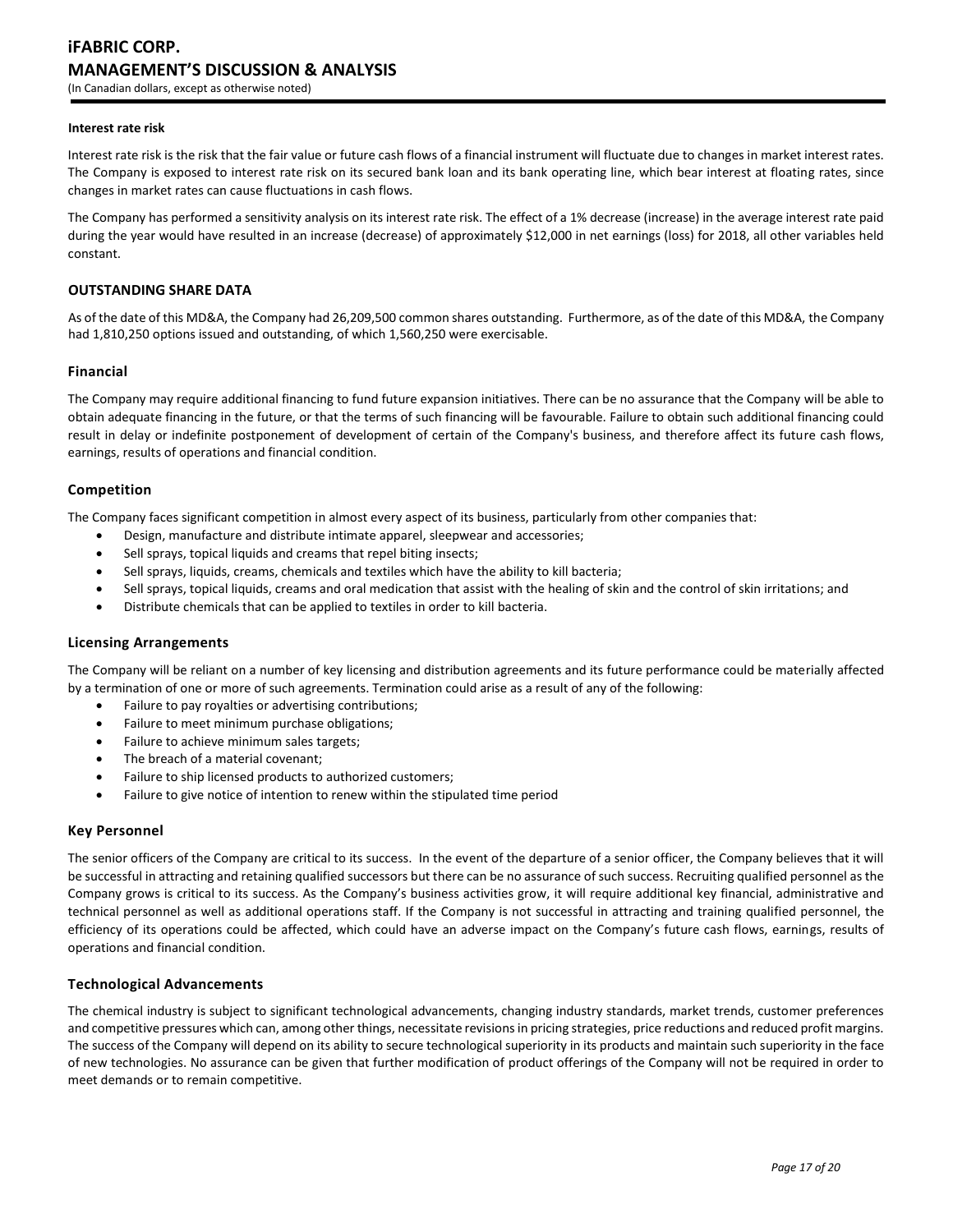## **Intellectual Property**

The success of the Company will depend, in part, on its ability to maintain proprietary protection over its intellectual property and operate without infringing the proprietary rights of third parties. Despite precautions, it may be possible for a third party to copy or otherwise obtain and use the Company's technologies without authorization. There can be no assurance that any steps taken by the Company will prevent misappropriation of its technologies.

## **Government Regulation and Regulatory Approvals**

Future changes in government regulation could adversely affect the industries in jurisdictions in which the Company operates or intends to operate.

With regard to its Intelligent Fabrics operating segment, the Company is dependent on regulatory approvals or registrations and the legal systems in the markets in which it operates, such as the U.S. Environmental Protection Agency ("EPA") and Health Canada. The Company currently has certain EPA registrations and is in process of securing additional approvals from both the EPA and Health Canada. There is no certainty that such approvals will be granted and regulators could, even after granting such approvals, be stringent on non-compliance with regulatory requirements or change such requirements, which could have a material adverse effect on the Company's business and result in adverse publicity.

## **Customer Adoption**

The Company's revenue in its Intelligent Fabrics division is highly dependent on the willingness of consumers to purchase products based upon their awareness of the benefits of such products. Different markets will require differing marketing strategies and the adoption of the Company's products may be slower than anticipated.

## **CRITICAL ACCOUNTING POLICIES AND ESTIMATES**

The preparation of these financial statements requires management to select appropriate accounting policies and to make judgments, estimates and assumptions that affect the reported amounts of assets, liabilities, revenues, expenses and the disclosure of contingent assets and liabilities at the end of the reporting period. The estimates and related assumptions are based on previous experience and other factors considered reasonable under the circumstances, the results of which form the basis of making assumptions about carrying values of assets and liabilities that are not readily apparent from other sources.

The estimates and underlying assumptions are reviewed on an ongoing basis. Revisions to accounting estimates are recognized in the period in which the estimate is revised if the revision affects only that period or in the period of revision and future periods if the revision affects both current and future periods.

Significant assumptions about the future that management has made and that could result in a material adjustment to the carrying amounts of assets and liabilities, in the event that actual results differ from assumptions made, relate to, but are not limited to, the following:

## **Valuation of inventories**

Provisions for non-saleable inventories are prepared by management based on their knowledge of sales history.

#### **Recoverability of deferred development costs**

Management deems all such costs as recoverable based on the expectation of realizing future economic benefits through the profitable commercialization of the relevant products under development.

## **Benefits of deferred income tax assets**

The recognition of deferred income tax assets is based on the Company's judgment. The assessment of the probability of future taxable income in which the deferred income tax assets can be utilized is based on management's best estimate of future taxable income that the Company expects to achieve based on its internal projections. The estimate is adjusted for significant non-taxable income and expenses and for specific limits to the use of any unused tax loss or credit. Deferred income tax assets are recognized to the extent it is probable that estimated taxable profit will be available against which the deductible temporary differences and the carry forward of unused tax losses can be utilized.

#### **Estimated useful life of property, plant and equipment**

Management makes this estimate based on past experience with similar assets and future business plans.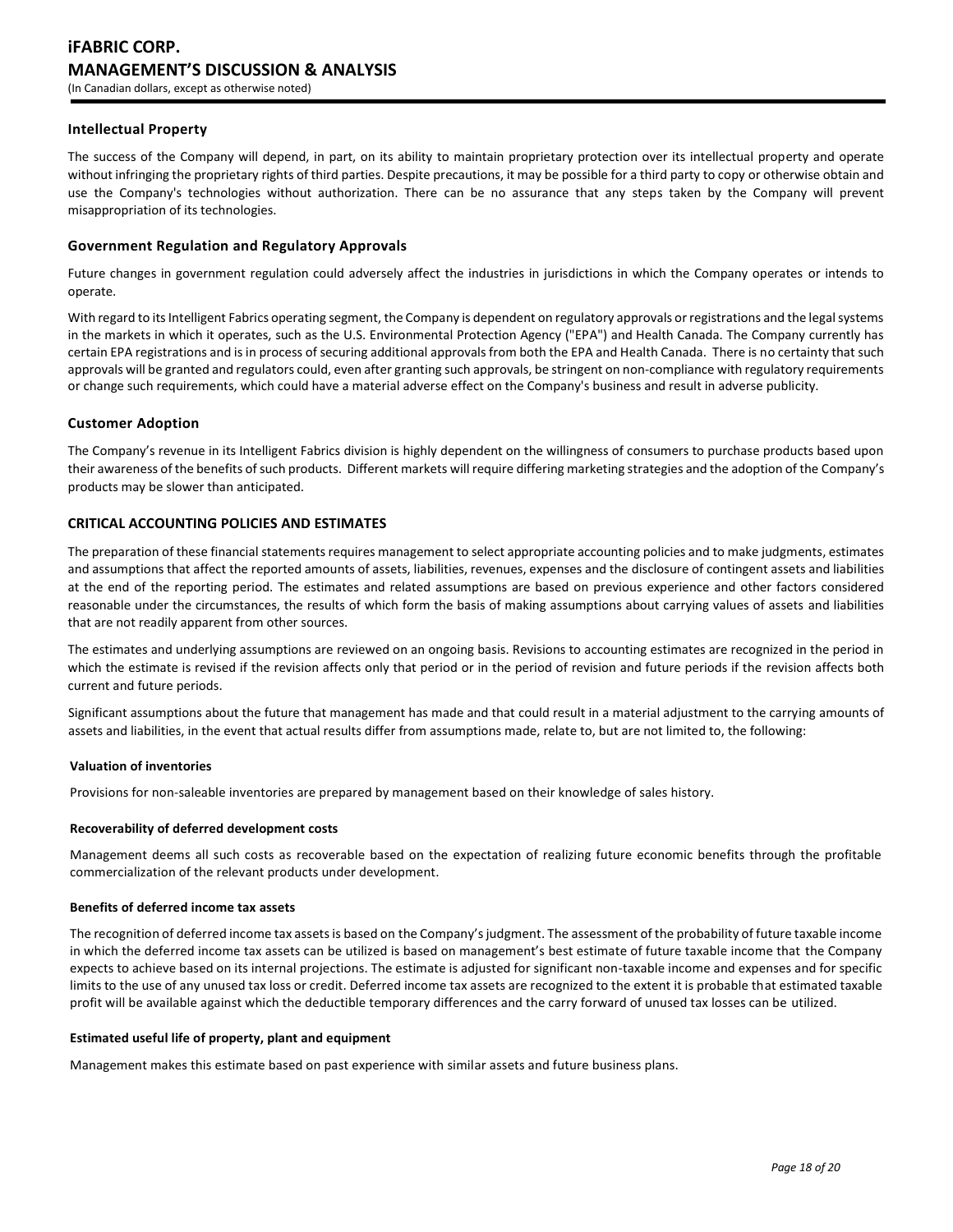#### **Share-based payment transactions**

The Company measures the cost of equity-settled transactions by reference to the fair value of the equity instruments at the date at which they are granted. Estimating fair value for share-based payment transactions requires determining the most appropriate valuation model, which is dependent on the terms and conditions of the grant. This estimate also requires determining and making assumptions about the most appropriate inputs to the valuation model including the expected life, volatility, dividend yield of the share option and forfeiture rate.

Actual results could differ from these estimates and may require a material adjustment to the carrying amount of affected assets and liabilities, or on the reported results of revenues, expenses, gains or losses.

## **ACCOUNTING POLICY DEVELOPMENTS**

## **(a) Adoption of new or amended accounting standards**

During the year ended September 30, 2018, the Company did not amend any of its accounting policies as the result of new or revised accounting standards which became effective for the annual reporting period commencing on October 1, 2017.

## **(b) Future changes in accounting standards**

Certain new standards, interpretations, amendments and improvements to existing standards were issued by the IASB or IFRIC that are mandatory for accounting periods beginning on January 1, 2018 or later periods. The standards impacted that are applicable to the Company are as follows:

- i) IFRS 9, 'Financial Instruments' was issued in November 2009 as the first step in its project to replace IAS 39 'Financial Instruments: Recognition and Measurement'. IFRS 9 introduces new requirements for classifying and measuring financial assets that must be applied starting January 1, 2018, with early adoption permitted. The IASB amended IFRS 9 in November 2013 to add new requirements for classifying and measuring financial liabilities, de-recognition of financial instruments, impairment and hedge accounting. The standard is not expected to have a significant impact on the Company's accounting for financial instruments.
- ii) IFRS 15, 'Revenue From Contracts With Customers' was issued in May 2014. The standard provides a comprehensive framework for recognition, measurement, and disclosure of revenue from contracts with customers except for those that fall within the scope of IAS 17, 'Leases' or other applicable IFRS. Application of the standard is mandatory for annual reporting periods beginning on or after January 1, 2018, with early adoption permitted. The adoption of IFRS 15 is not expected to have a significant impact on the Company's accounting for revenue and the Company is currently assessing when to adopt IFRS 15.
- iii) IFRS 16, 'Leases', was published in January 2016, replacing IAS 17, 'Leases', and related interpretations. The standard introduces a single lessee accounting model and requires a lessee to recognize assets and liabilities for all leases with a term of more than 12 months, unless the underlying asset is of low value. A lessee is required to recognize a right-of-use asset representing its right to use the underlying asset and a lease liability representing its obligation to make lease payments. Lessors continue to classify leases as finance and operating leases. Other areas of the lease accounting model have been impacted, including the definition of a lease. Transitional provisions have been provided. IFRS 16 becomes effective for annual periods beginning on or after January 1, 2019, and is to be applied retrospectively. Early adoption is permitted if IFRS 15 has been adopted. The Company is currently assessing the impact of the new standard on its consolidated financial statements.

## **DISCLOSURE CONTROLS AND PROCEDURES**

Disclosure controls and procedures are designed to provide reasonable assurance that material information relating to the Company is made known to the Chief Executive Officer and the Chief Financial Officer (the "Certifying Officers") by others on a timely basis so that appropriate decisions can be made regarding public disclosure within the time periods required by applicable securities laws. The Certifying Officers are responsible for establishing and maintaining the Company's disclosure controls and procedures. Based on an evaluation of the Company's disclosure controls and procedures, the Company's Certifying Officers have concluded that these controls are appropriately designed and were operating effectively as of September 30, 2018. Although the Company's disclosure controls and procedures were operating effectively as of September 30, 2018, there can be no assurance that the Company's disclosure controls and procedures will detect or uncover all failures of persons within the Company to disclose material information otherwise required to be set forth in the annual regulatory filings.